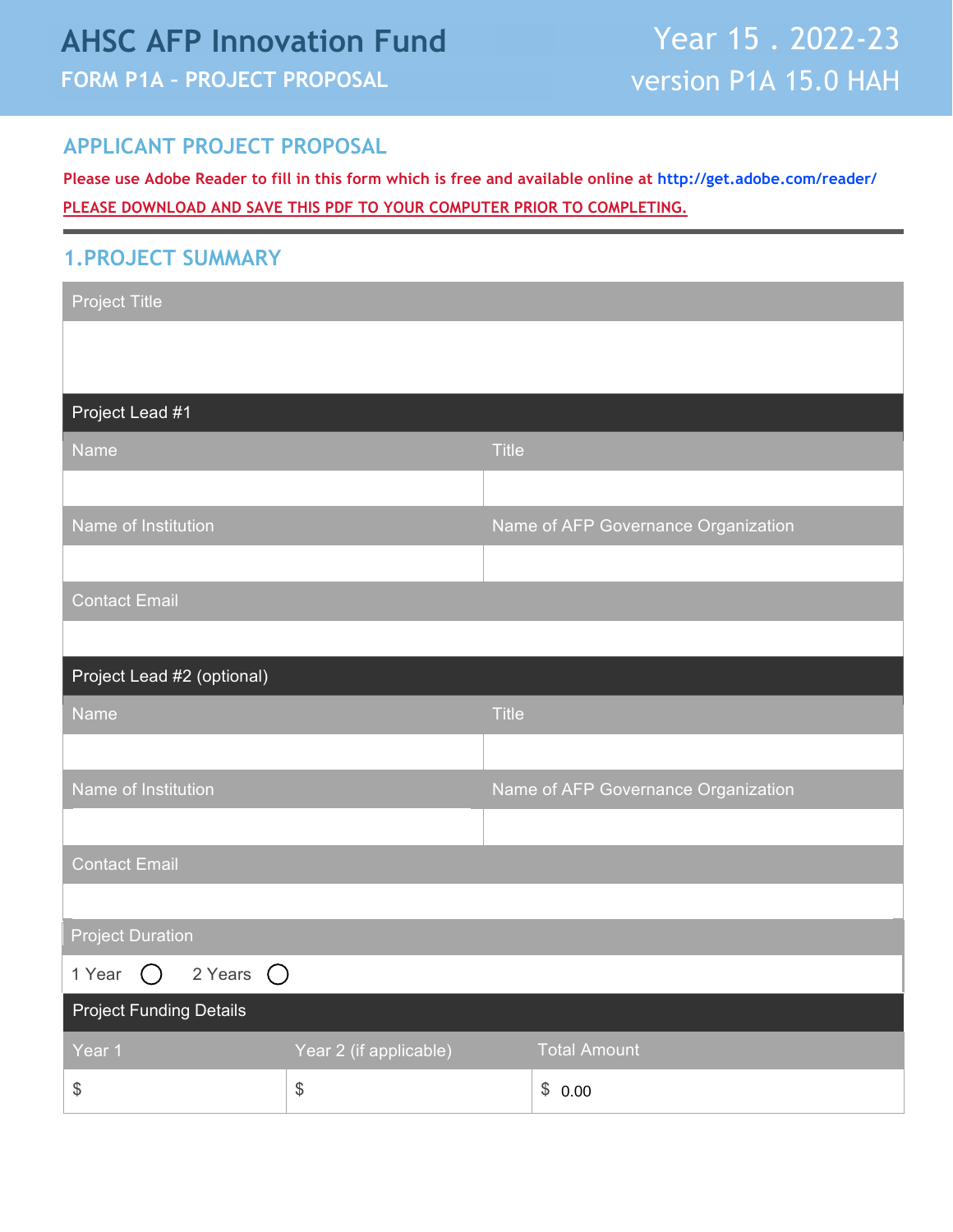### **2.PROJECT KEYWORDS**

2.1 Please select and insert five codes and associated titles for keywords to describe your project, in order of importance, from among the focus (code 1000), methodology (code 2000) and outcomes (code 3000) Selections listed on the Project Database Keywords List at the end of the document or at: [ifpoc.org/manage-forms/project-database-keyword-list/](https://ifpoc.org/manage-forms/project-database-keyword-list/)



### **3. PLAIN LANGUAGE ABSTRACT**

3.1 Please describe the proposed project using non-technical language emphasizing the research question and its importance to health care delivery. If you receive the award, **this** summarydescription **will** be **posted on the IFPOC public website and will be included in press releases.** Ensure that your description can be understood outside your research field. – **M**aximum 1250 characters **including spaces**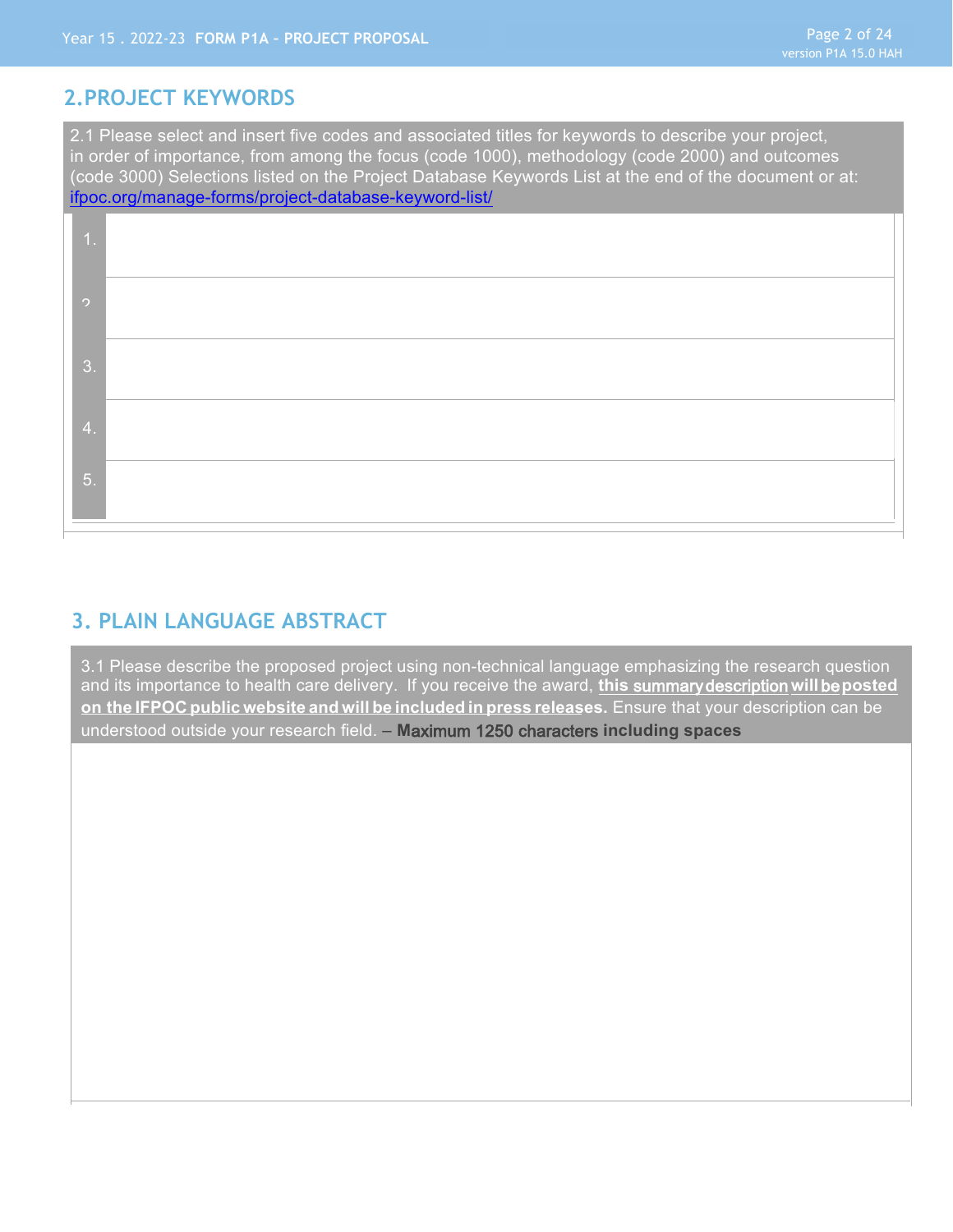3.2 What is the innovation and main question or hypothesis for this proposal? Maximum 1250 characters including spaces

3.3 Please describe how this project will influence the healthcare system or influence patient care? Maximum 1250 characters including spaces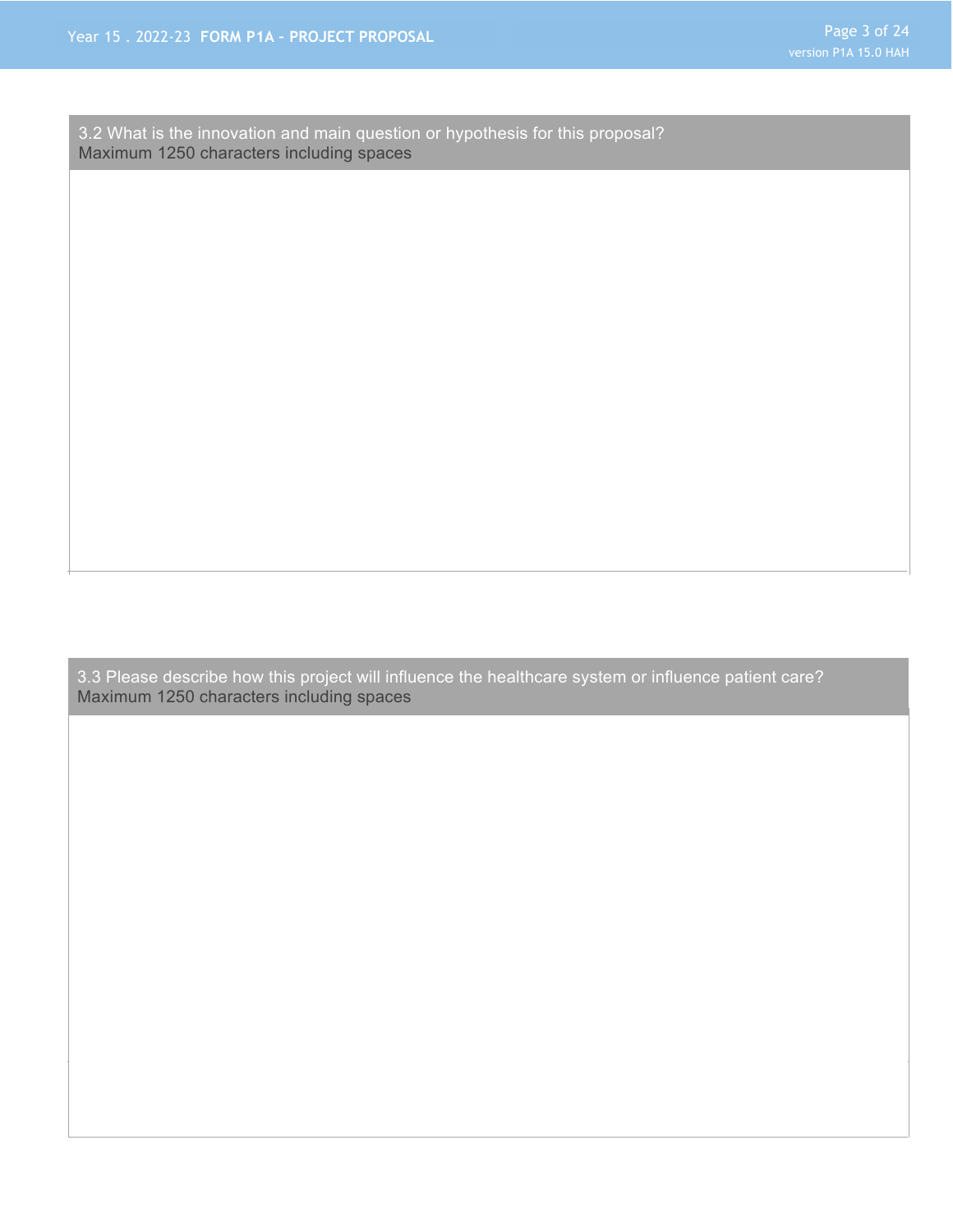3.4 Please describe your knowledge translation plan for the results of this project (how will you share/disseminate your results and/or spread your innovation)? Maximum 1250 characters including spaces

### **4.PATENTS, TITLES, COMMERCIAL OWNERSHIP**

4.1 Does this project/innovation have the possibility to result in a patent, title of ownership?

| Yes | No. | $\circ$ $\circ$ |
|-----|-----|-----------------|
|     |     |                 |
|     |     |                 |

If YES – please elaborate on who will own the patent or title, and explain how potential for conflict of interest will be mitigated. – maximum 1000 characters including spaces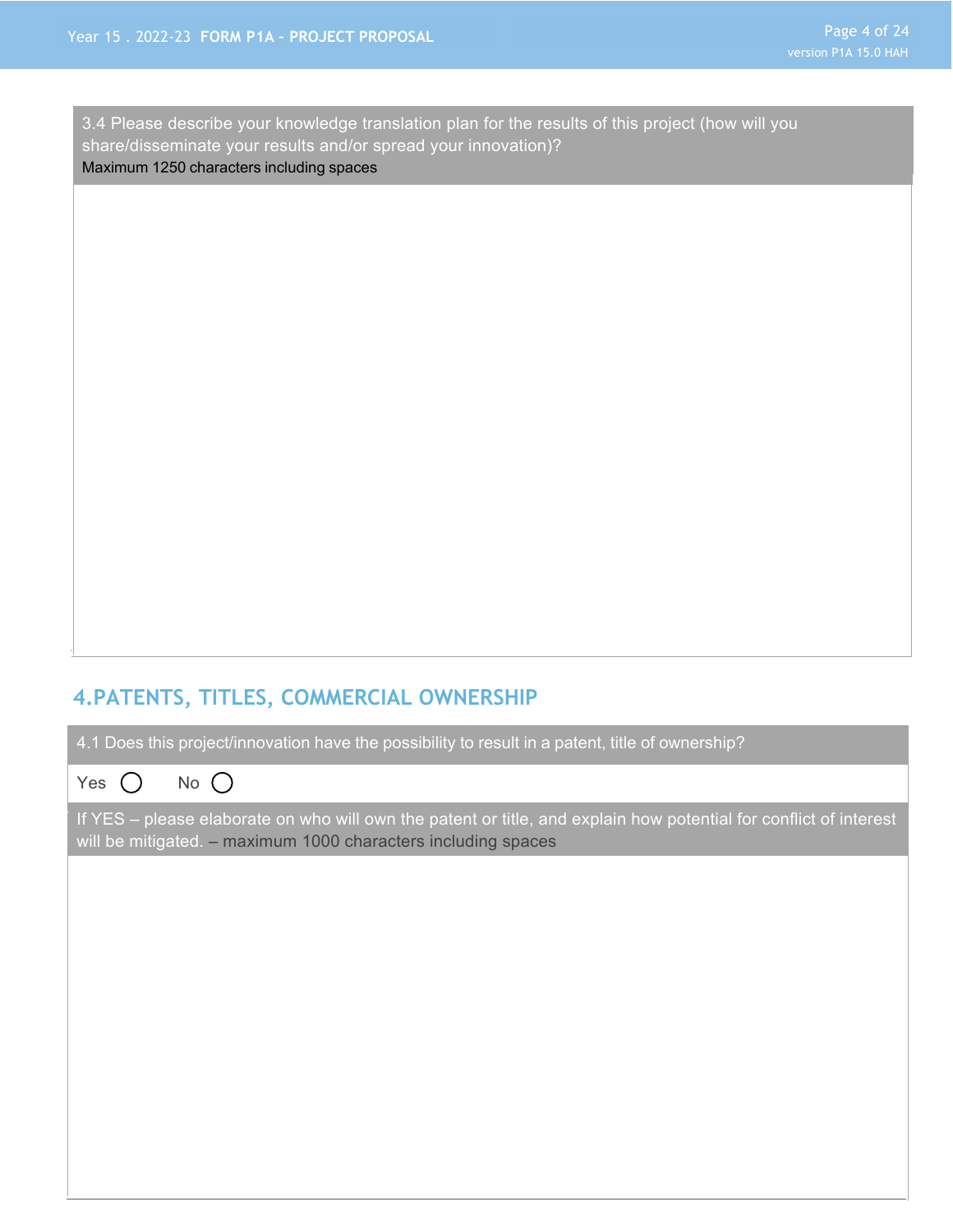| 4.2 Are any of the team members involved in the design or sale of a product that will be used in testing an<br>innovation?                              |
|---------------------------------------------------------------------------------------------------------------------------------------------------------|
| Yes<br>No<br>(                                                                                                                                          |
| If YES - please elaborate on how potential for conflict of interest within the project will be mitigated.<br>- maximum 1000 characters including spaces |
| Medical, Parental or Maternity Leave                                                                                                                    |
| Please inform us if the Project Lead or Co-Lead will be taking leave.                                                                                   |
| If, during the course of your Project Term, you are provided with a leave from clinical duties by your                                                  |
| institution, please fill out a G4 form found at IFPOC.org and submit it to your Governance Organization.                                                |
|                                                                                                                                                         |
| 4.3 Is there a significant information technology component to this project?                                                                            |
| Yes (<br>No(                                                                                                                                            |
| If you answered yes, please inform your CIO to obtain advice and support of your IT needs.                                                              |
| 4.4 Is this Project Proposal a continuation of a previous Innovation Funded project?                                                                    |
| No $\bigcap$<br>Yes<br>( )                                                                                                                              |
| If YES: please provide the Year and/or Project Code, Title and Project Lead(s) for the previous IF project.                                             |
| Year<br><b>Title</b><br>Project Lead(s)                                                                                                                 |
|                                                                                                                                                         |
|                                                                                                                                                         |
|                                                                                                                                                         |
|                                                                                                                                                         |
|                                                                                                                                                         |
|                                                                                                                                                         |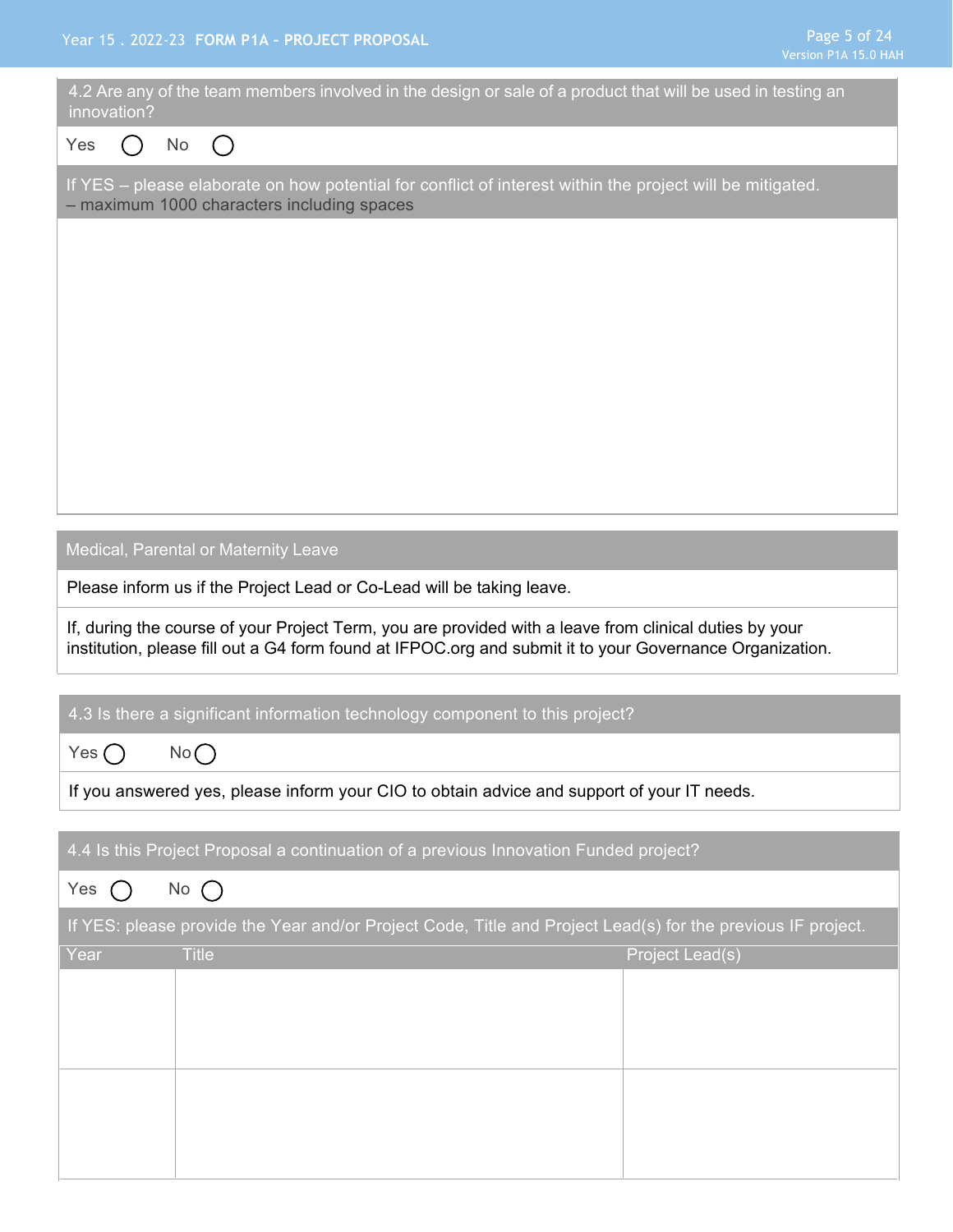### Year 15 . 2022-23 **FORM P1A – PROJECT PROPOSAL**

| 4.5 Is this Project Proposal dependent on another AFP IF project?                                                      |              |                     |                                  |                     |
|------------------------------------------------------------------------------------------------------------------------|--------------|---------------------|----------------------------------|---------------------|
| $No$ $O$<br>Yes<br>$($ )                                                                                               |              |                     |                                  |                     |
| If YES: Coordinated                                                                                                    | Dependent () |                     | Both Coordinated and Dependent ( |                     |
| If YES, please insert Title of Project, Project Lead, and Affiliated Institution as well as Project Code (if known).   |              |                     |                                  |                     |
| <b>Title</b>                                                                                                           |              | <b>Project Lead</b> | <b>Affiliated Institution</b>    | <b>Project Code</b> |
|                                                                                                                        |              |                     |                                  |                     |
|                                                                                                                        |              |                     |                                  |                     |
|                                                                                                                        |              |                     |                                  |                     |
|                                                                                                                        |              |                     |                                  |                     |
| If the other applicants are unsuccessful, can this project stand alone?                                                |              |                     |                                  |                     |
| No<br>Yes $\bigcirc$                                                                                                   |              |                     |                                  |                     |
|                                                                                                                        |              |                     |                                  |                     |
| 4.6 Will this project receive funding from any other source than the IF? - including cash or in-kind<br>contributions? |              |                     |                                  |                     |
| No<br>Yes $\bigcirc$                                                                                                   |              |                     |                                  |                     |
| If answered YES, please specify by source and amount anticipated or already committed:                                 |              |                     |                                  |                     |
| Source                                                                                                                 | Amount       |                     | <b>Anticipated or Committed</b>  |                     |
|                                                                                                                        | \$           |                     |                                  |                     |
|                                                                                                                        |              |                     |                                  |                     |
|                                                                                                                        | \$           |                     |                                  |                     |
|                                                                                                                        | \$           |                     |                                  |                     |
|                                                                                                                        |              |                     |                                  |                     |
|                                                                                                                        | \$           |                     |                                  |                     |
|                                                                                                                        | \$           |                     |                                  |                     |
|                                                                                                                        |              |                     |                                  |                     |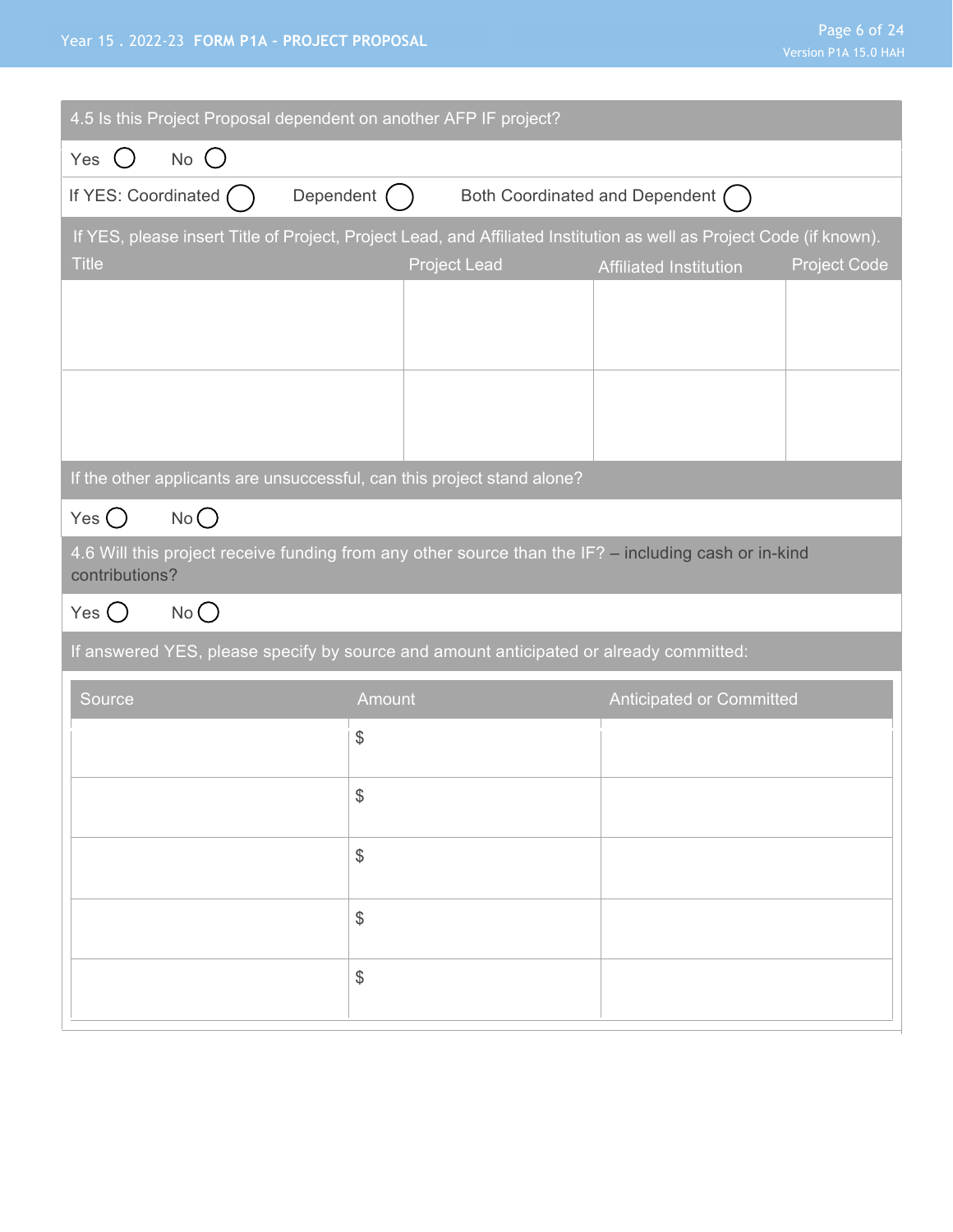### **5.PROJECT NARRATIVE PROPOSAL**

5.1Background, Objectives, Rationale, Significance, and Justify why the project is innovative – maximum 8,000 characters including spaces (place up to 3000 characters on this page, up to 3000 on page 8 and the balance on page 9 ) Also include an assessment of expected outcomes.

\*Please reference any images (i.e., image1, etc.) by adding them using the image button at the end of this section (only .png or .jpg accepted)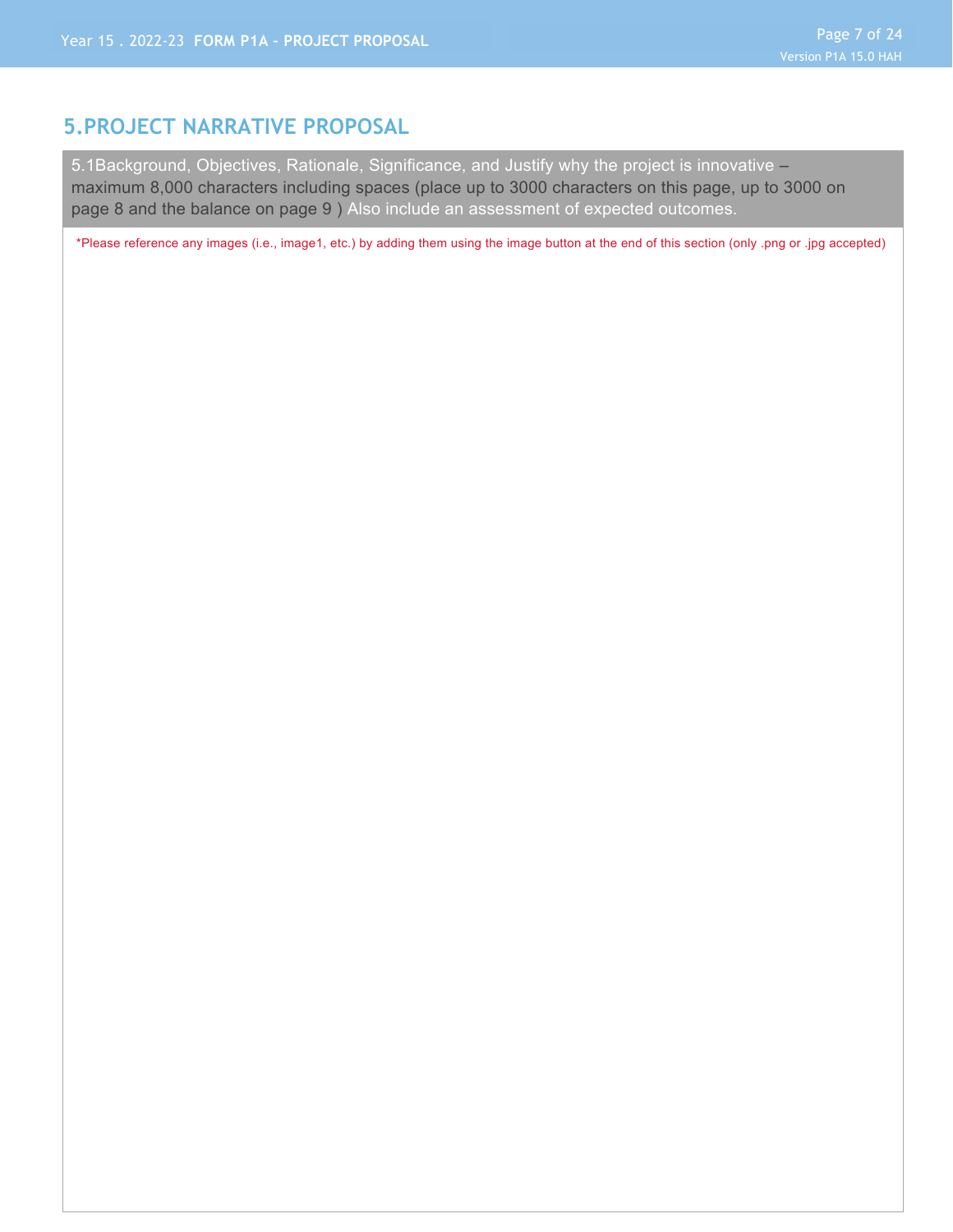5.1 Background, Objectives, Rationale, Significance, and Justify why the project is innovative – continued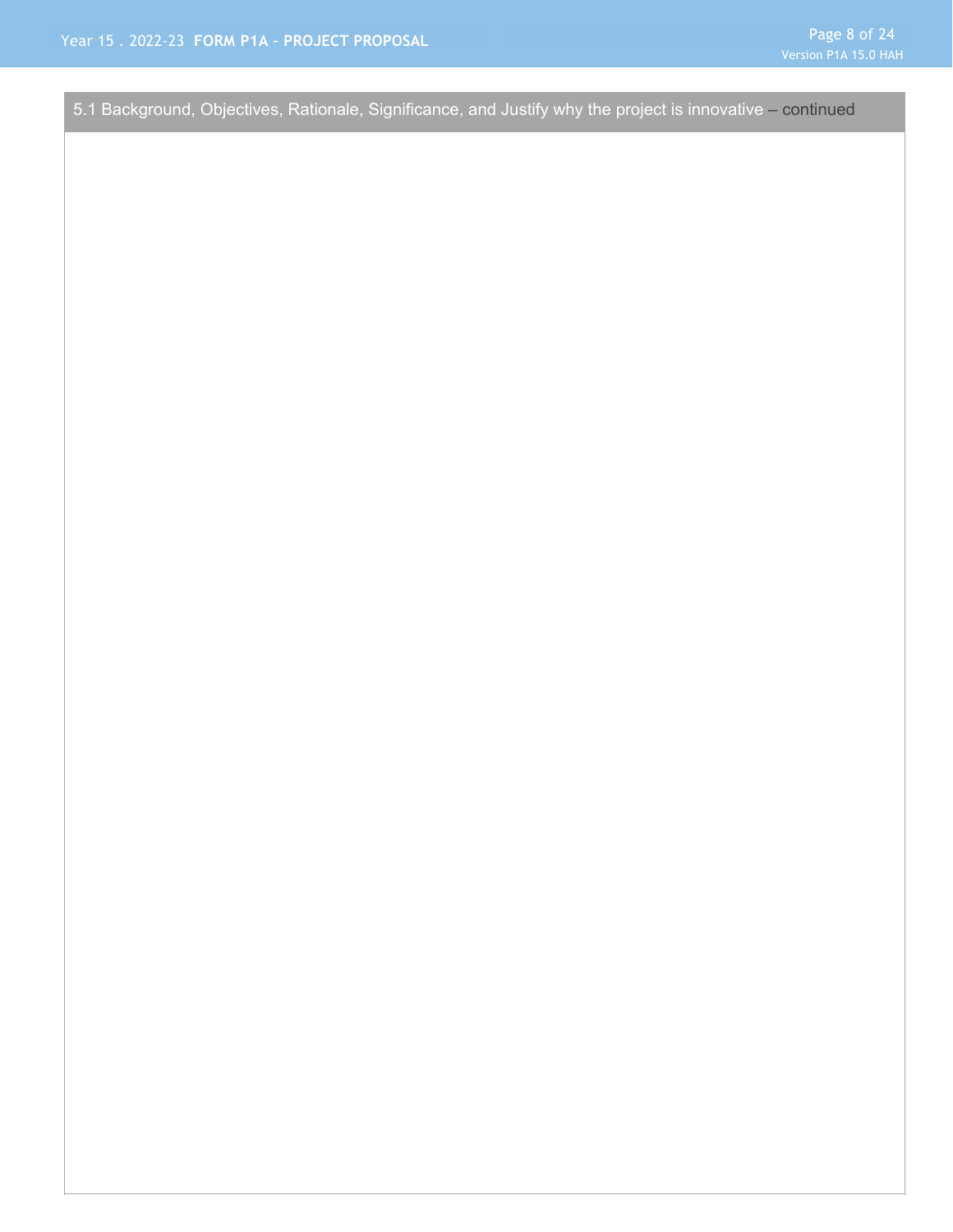| 5.1 Background, Objectives, Rationale, Significance, and Justify why the project is innovative - continued                        |         |
|-----------------------------------------------------------------------------------------------------------------------------------|---------|
|                                                                                                                                   |         |
|                                                                                                                                   |         |
|                                                                                                                                   |         |
|                                                                                                                                   |         |
|                                                                                                                                   |         |
|                                                                                                                                   |         |
|                                                                                                                                   |         |
|                                                                                                                                   |         |
|                                                                                                                                   |         |
|                                                                                                                                   |         |
|                                                                                                                                   |         |
|                                                                                                                                   |         |
|                                                                                                                                   |         |
| Please click the image field below to add your image. (Image(s) must be .png or .jpg format and will be resized to fit the space) |         |
| Image 1                                                                                                                           | Image 2 |
|                                                                                                                                   |         |
|                                                                                                                                   |         |
|                                                                                                                                   |         |
|                                                                                                                                   |         |
|                                                                                                                                   |         |
|                                                                                                                                   |         |
|                                                                                                                                   |         |
|                                                                                                                                   |         |
|                                                                                                                                   |         |
| Image 3                                                                                                                           | Image 4 |
|                                                                                                                                   |         |
|                                                                                                                                   |         |
|                                                                                                                                   |         |
|                                                                                                                                   |         |
|                                                                                                                                   |         |
|                                                                                                                                   |         |
|                                                                                                                                   |         |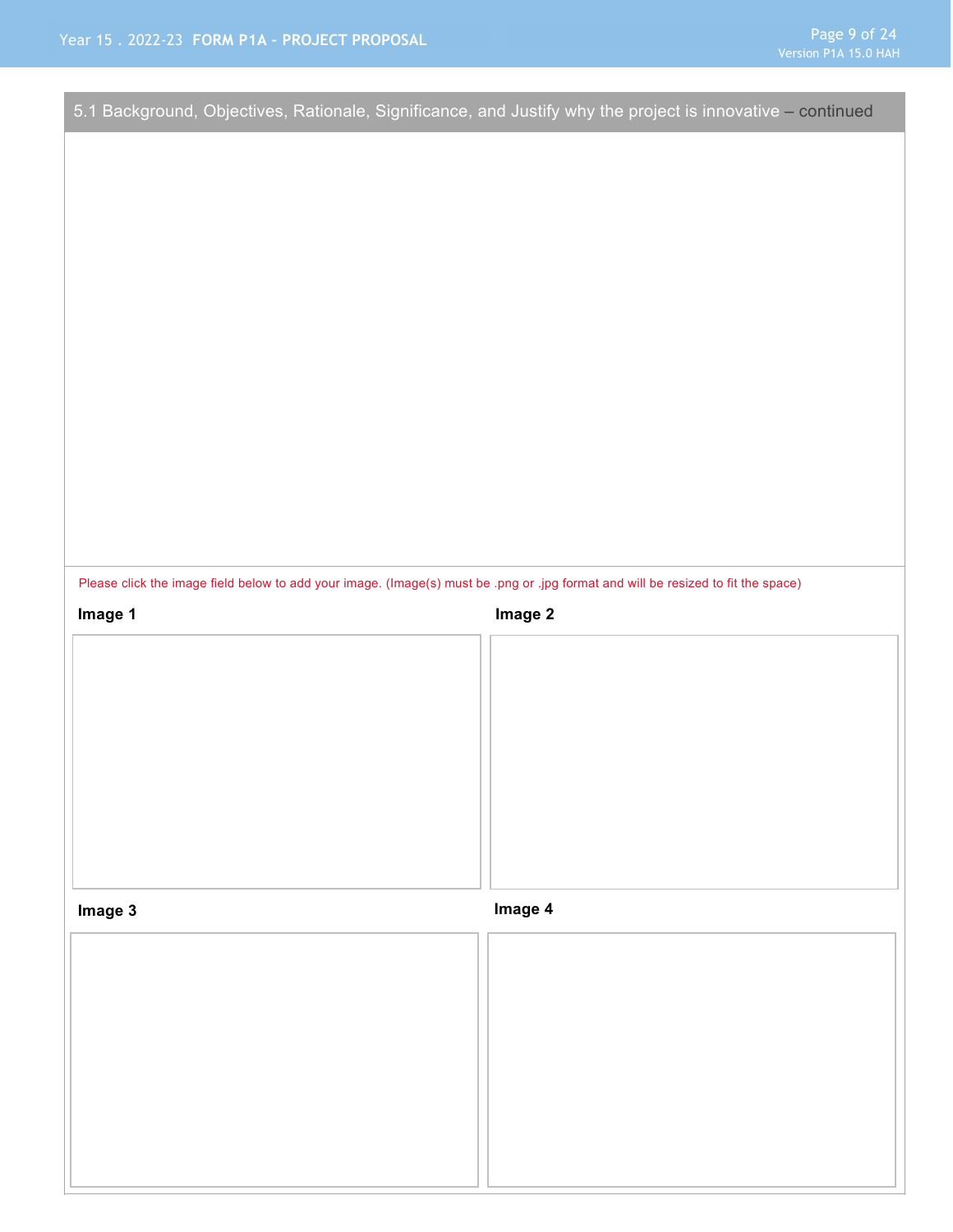5.2 Approach and Work Plan – maximum 4000 characters including spaces (up to approx. 3000 characters on this page, and the balance on page 11)

Provide a description of the approach to be used as well as a detailed project work plan. If applicable, please include: rationale for recruitment targets, power calculations, TBD ask RW/DC/RM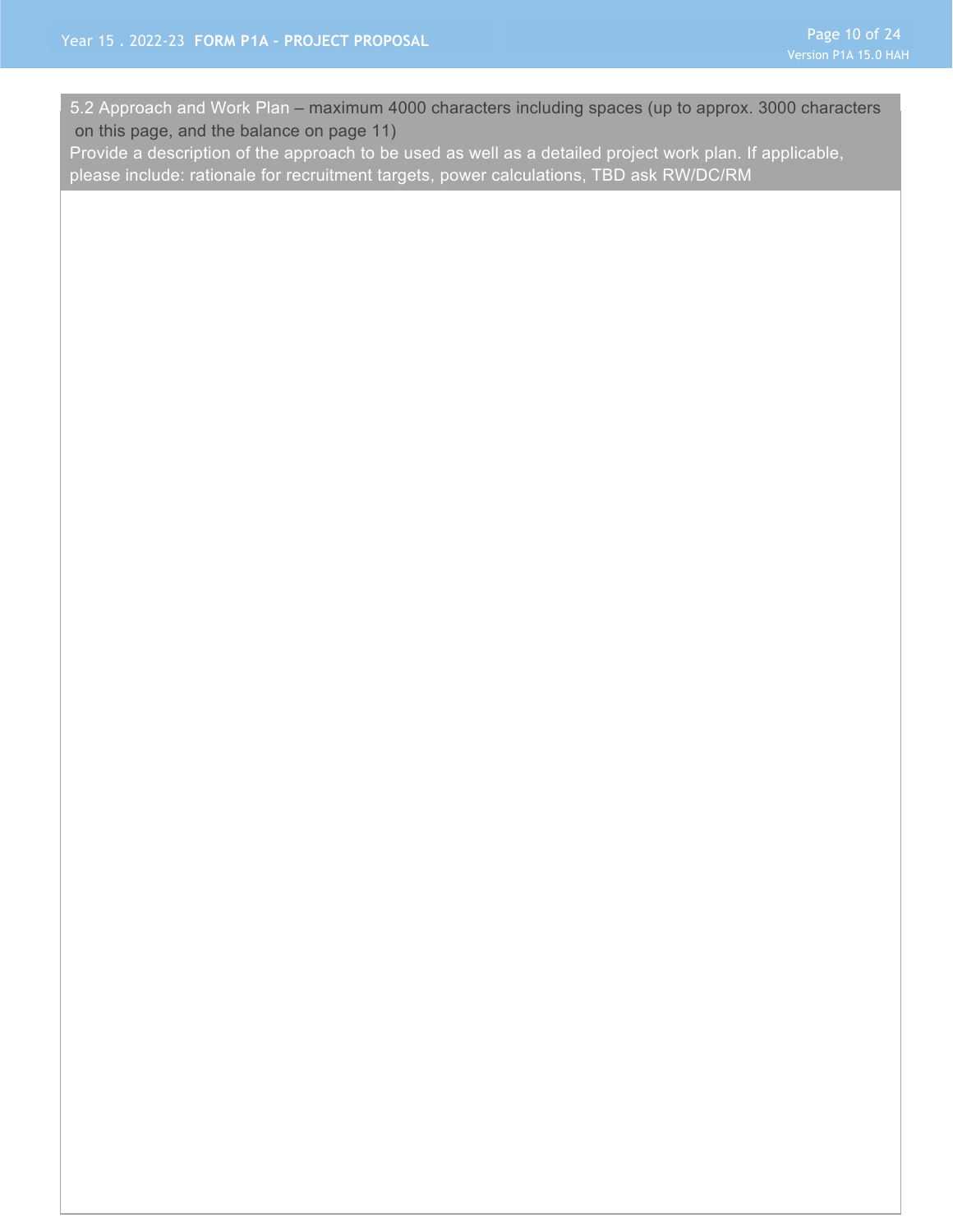5.2 Approach and Work Plan – Continued.

5.3 Timeline – maximum 1300 characters including spaces

Provide a target start date, the dates when each milestone will be completed and the target finishing date for the project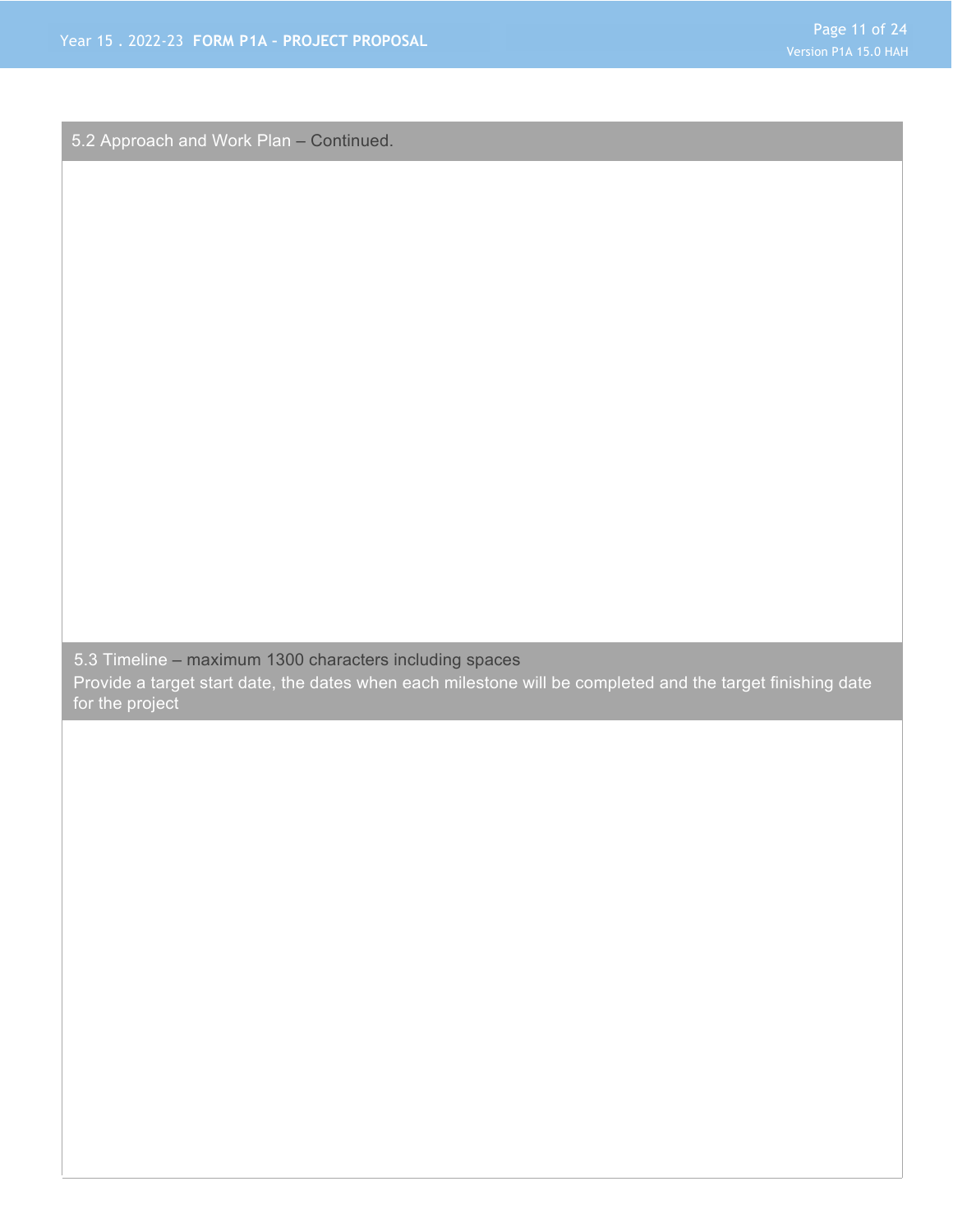5.4 Project Outcome Evaluation Metrics – maximum 2700 characters including spaces Detail the anticipated outcomes and how these outcomes will be measured. Which measurement will determine success? How will you measure it? What is the expected benefit and how will it be measured? How will the IFPOC determine if the project was successful?

\*Please reference any images (i.e., image1, etc.) by adding them using the image button at the end of this section (only .png or .jpg accepted)

Please click the image field below to add your image. (Image(s) must be .png or .jpg format and will be resized to fit the space)

**Image 5 Image 6**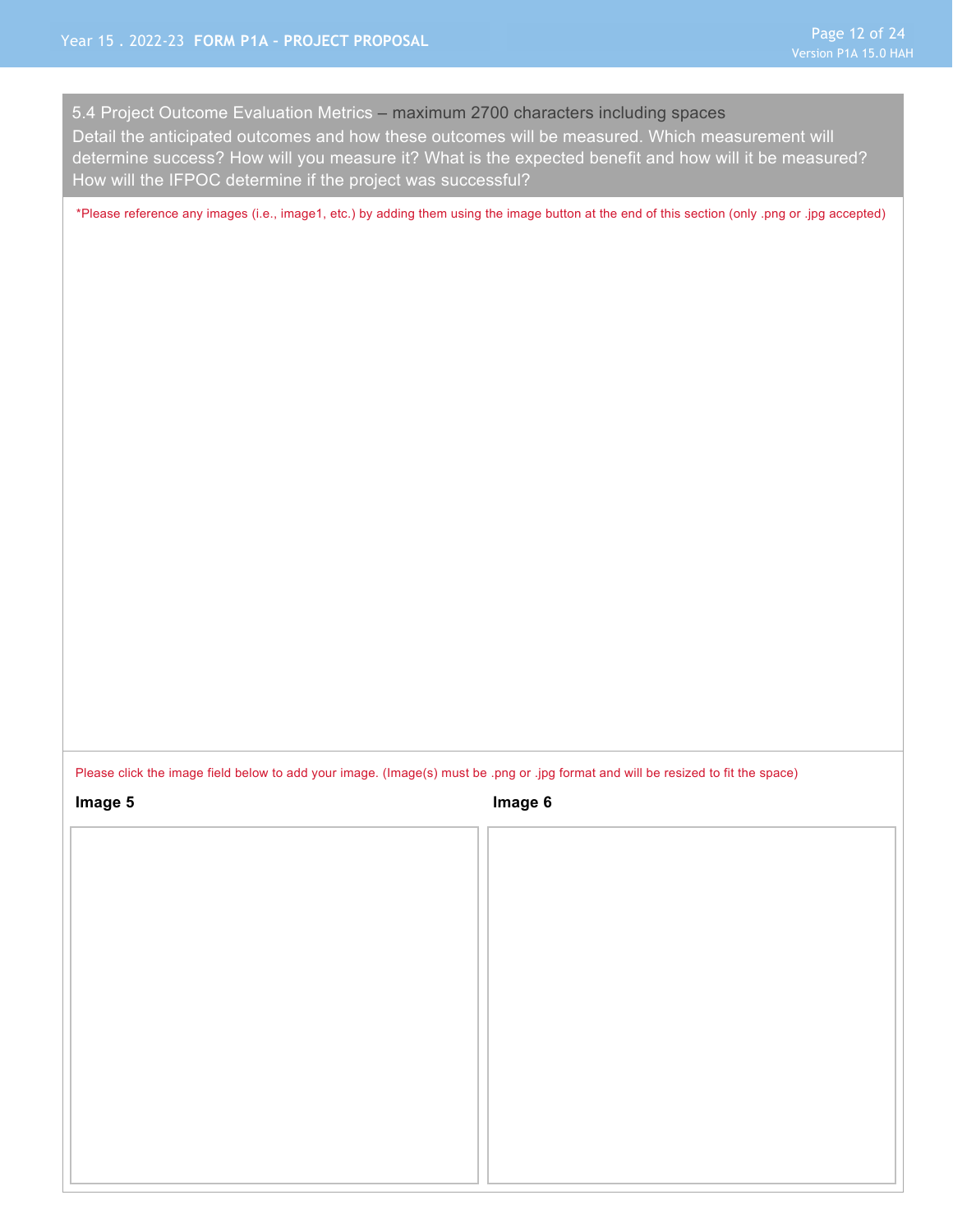#### 5.5 Team – maximum 2000 characters including spaces

Please include the names and affiliations of the team members, with a brief statement of their roles, experience (are any early career investigators?), area(s) of expertise, time commitment and planned contributions to the project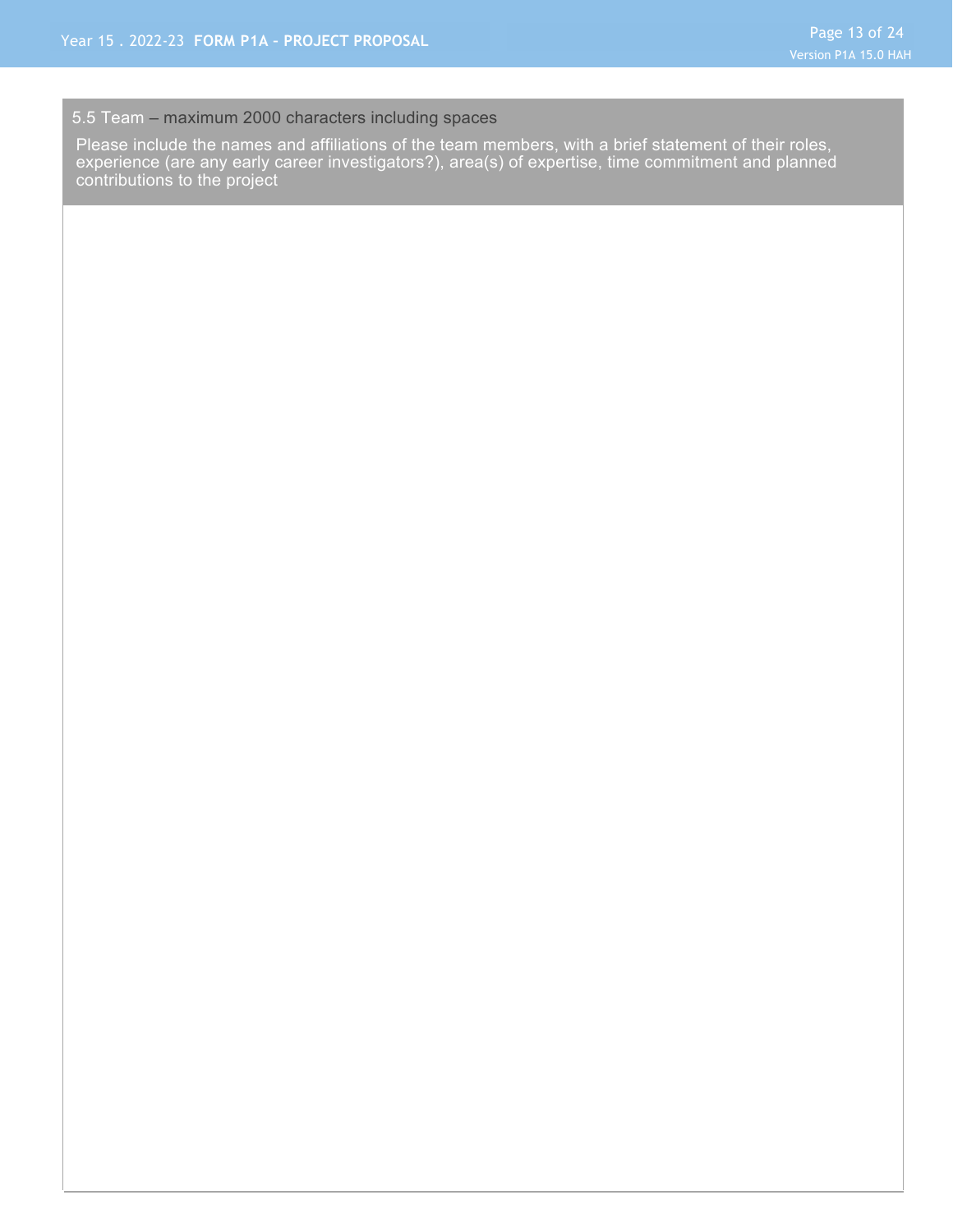as any contingencies or other special circumstances. 5.6 Additional Project Funding (only if applicable) – maximum 2000 characters including spaces Elaborate on any supplemental funding for the proposed project including the amount and source as well

#### Please click the image field below to add your image. (Image(s) must be .png or .jpg format and will be resized to fit the space)

**Image 7 Image 8**

TΓ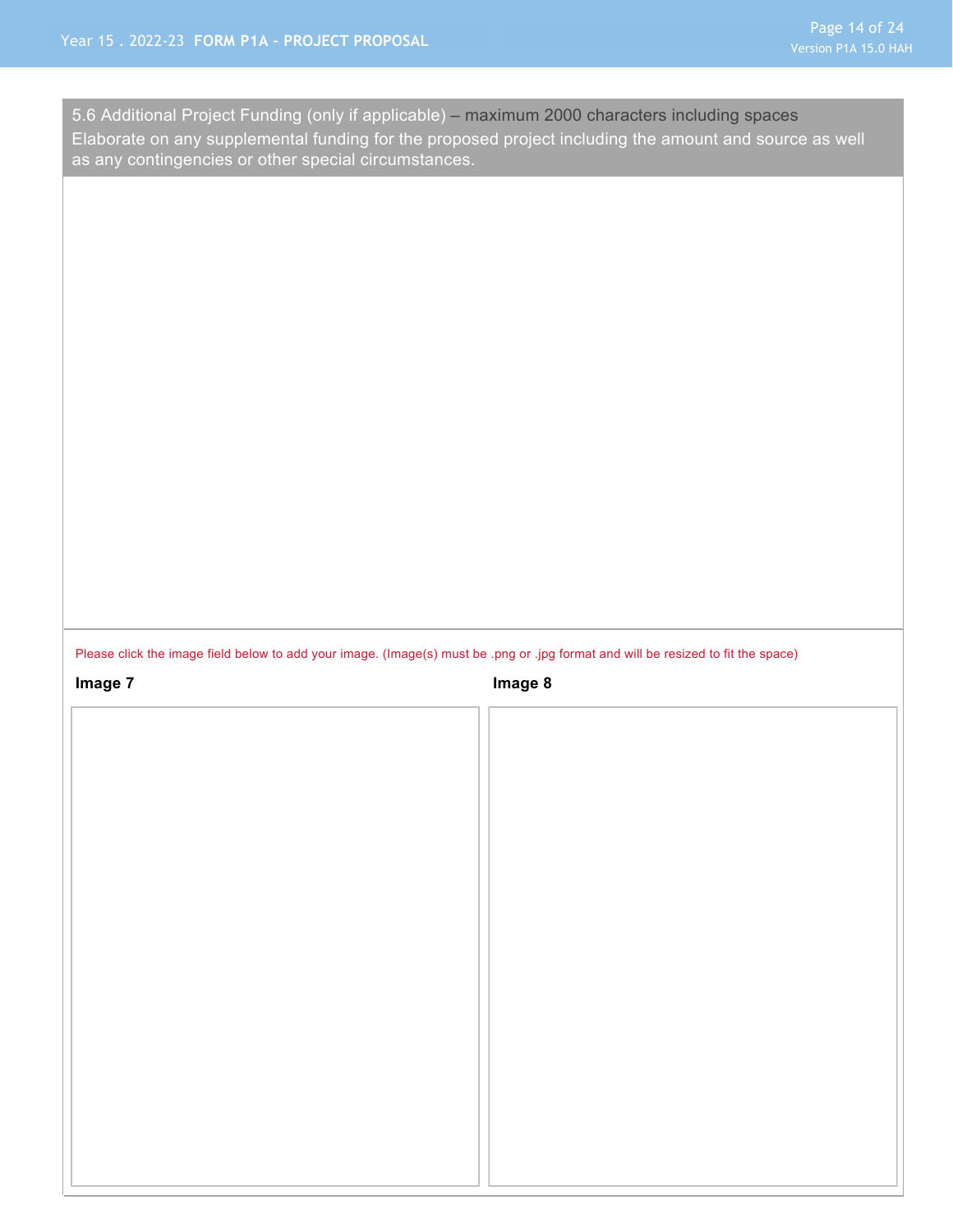| Please elaborate on any other items you think important or relevant to the implementation or outcomes of<br>this project. |
|---------------------------------------------------------------------------------------------------------------------------|
|                                                                                                                           |
|                                                                                                                           |
|                                                                                                                           |
|                                                                                                                           |
|                                                                                                                           |
|                                                                                                                           |
|                                                                                                                           |
| 5.8 Has this Project Proposal been submitted and been unsuccessful in a previous innovation                               |
| fund competition?                                                                                                         |
| $\bigcirc$<br>No<br>Yes<br>$( \ )$                                                                                        |
| If YES, please provide a detailed response to the specific comments/feedback from reviewer(s) in the                      |
| past competition - maximum 2000 characters including spaces                                                               |
|                                                                                                                           |
|                                                                                                                           |
|                                                                                                                           |
|                                                                                                                           |
|                                                                                                                           |
|                                                                                                                           |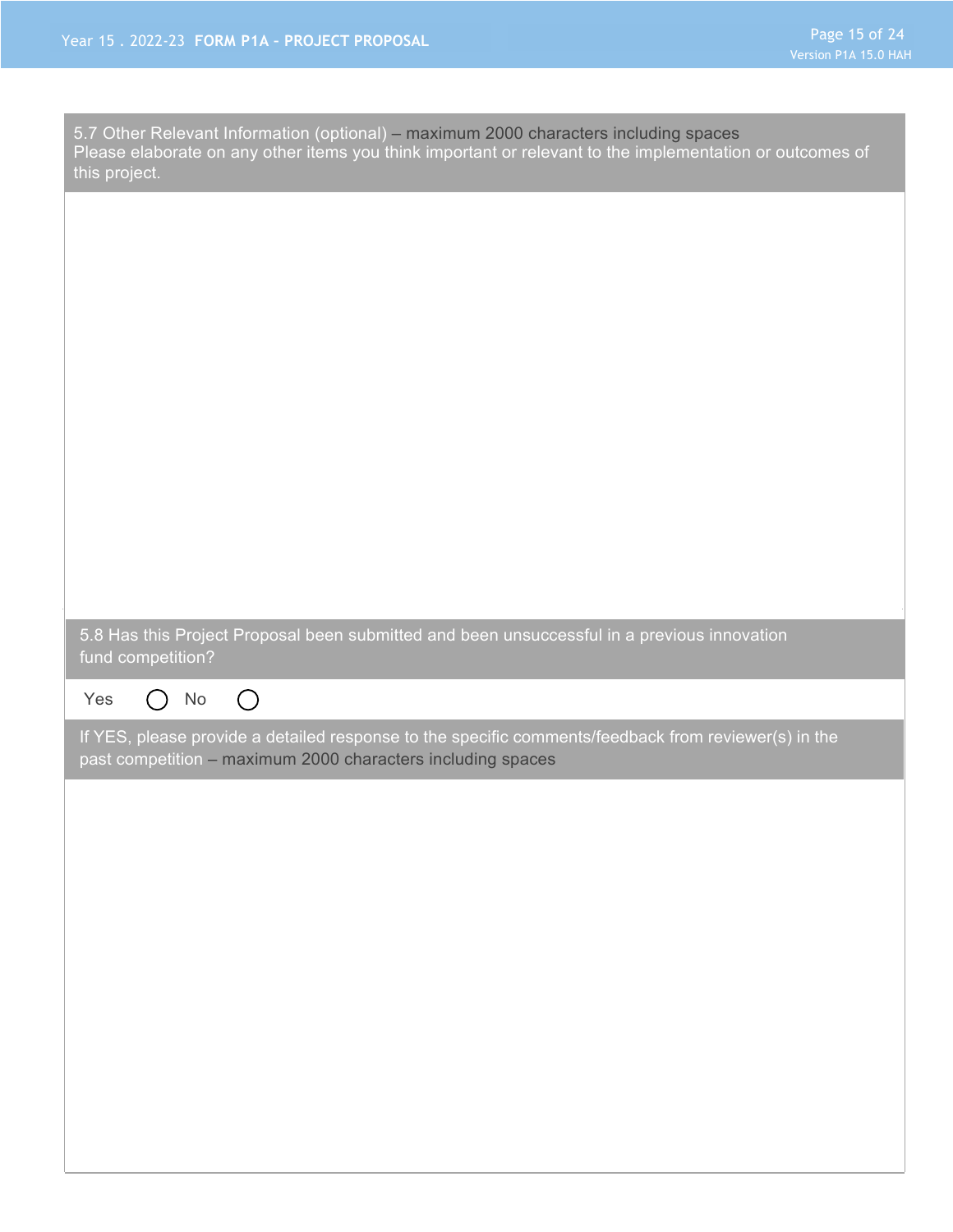5.9 List of References and/or Support from Partners (optional) – maximum 8000 characters including spaces (up to 3000 characters on this page, up to 3000 on page 17 and the balance on page 18)

Please provide bibliographic citations or attach any letters of support from partners into this section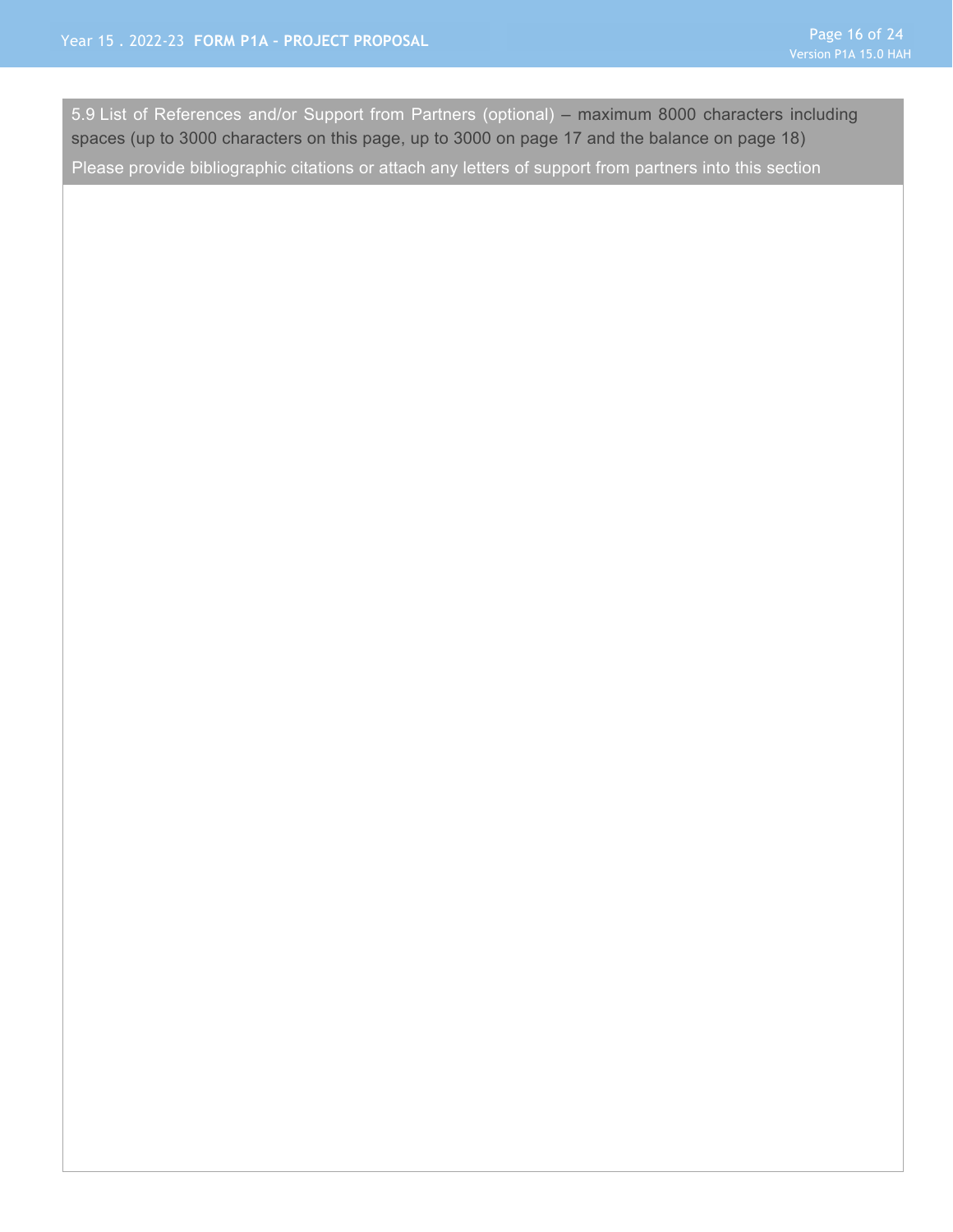5.9 List of References and/or Support from Partners (optional) – Continued.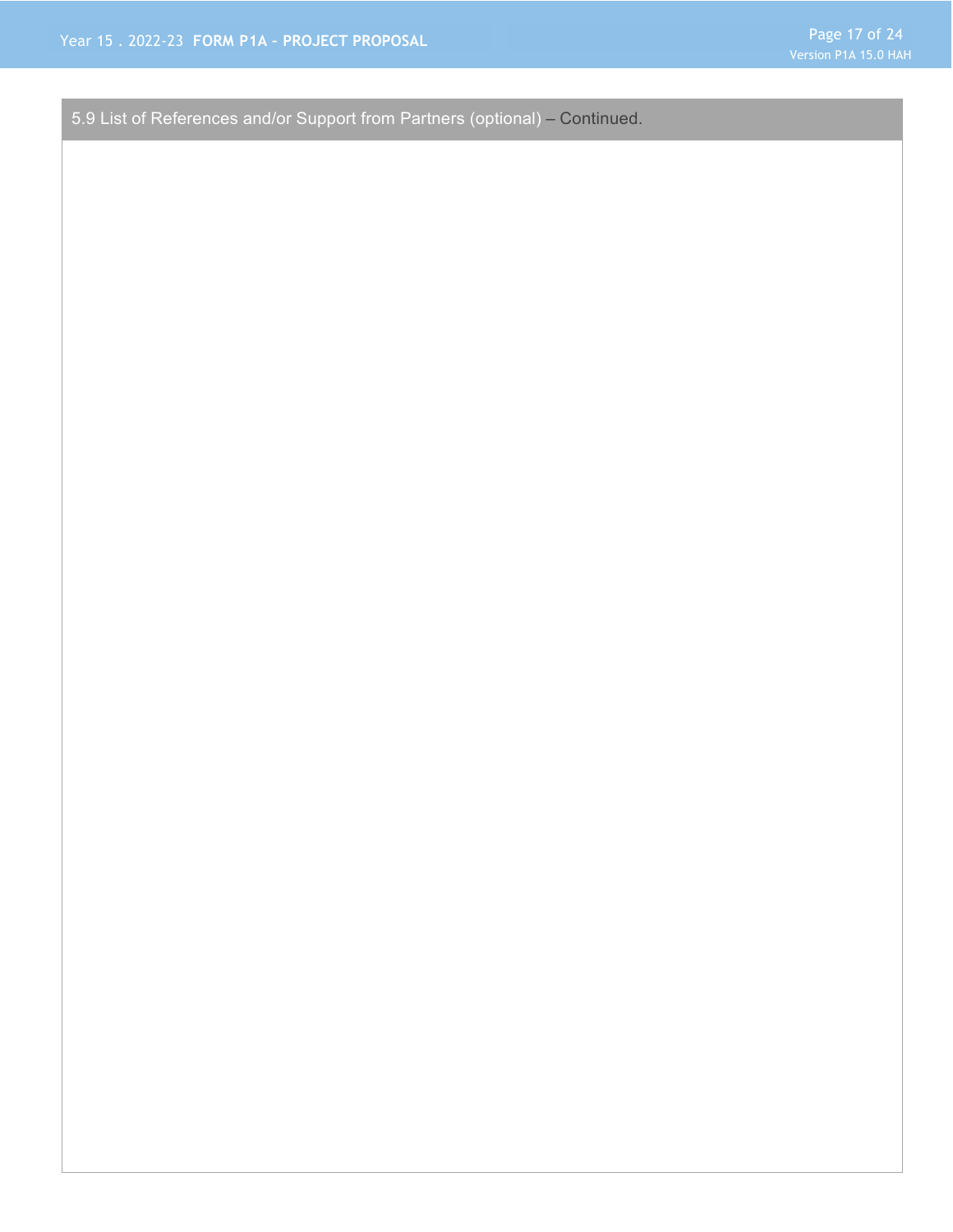### 5.9 List of References and/or Support from Partners (optional) – Continued.

Please click the image field below to add your image. (Image(s) must be .png or .jpg format and will be resized to fit the space)

#### **Image 9**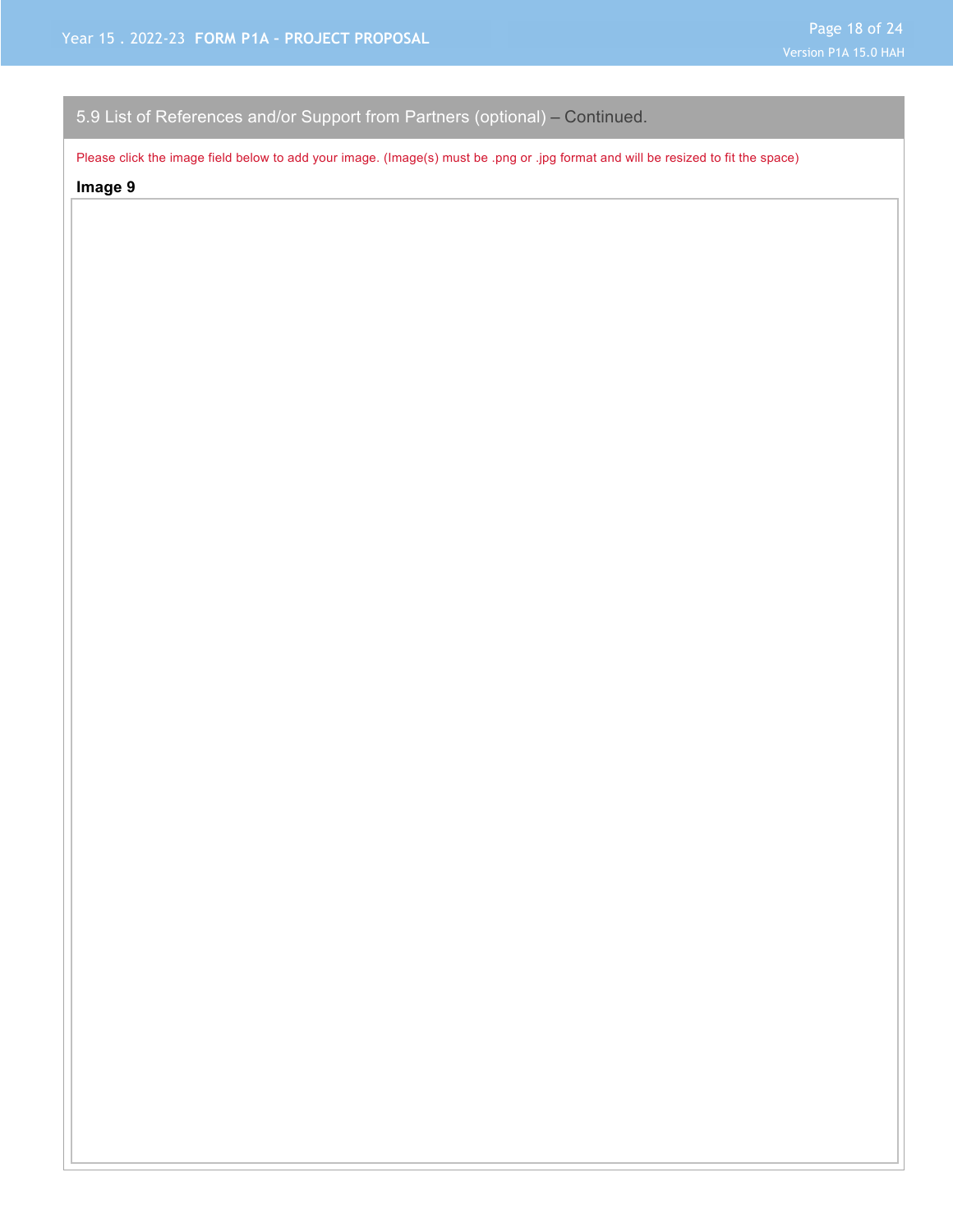## **6.HAHSO REQUIREMENTS**

| Practice Plan Information and Approval                                                                                                                                                                                                                                      |
|-----------------------------------------------------------------------------------------------------------------------------------------------------------------------------------------------------------------------------------------------------------------------------|
| Physician Association of the Project Lead (Select your physician association from the drop down menu)                                                                                                                                                                       |
|                                                                                                                                                                                                                                                                             |
| The principal investigator (project lead #1) confirms that their physician association has reviewed this<br>proposal and authorized its submission into the competition. It is not necessary to physically obtain an<br>approval signature from your physician association. |
| Yes                                                                                                                                                                                                                                                                         |
| <b>Grant Administration</b>                                                                                                                                                                                                                                                 |
| Are there any resource Implications for the Hospital or the University?                                                                                                                                                                                                     |
| $No$ $\bigcirc$<br>Yes $()$                                                                                                                                                                                                                                                 |
| If you answered YES, please describe - maximum 1000 characters including spaces                                                                                                                                                                                             |
|                                                                                                                                                                                                                                                                             |
|                                                                                                                                                                                                                                                                             |
|                                                                                                                                                                                                                                                                             |
|                                                                                                                                                                                                                                                                             |
|                                                                                                                                                                                                                                                                             |
|                                                                                                                                                                                                                                                                             |
|                                                                                                                                                                                                                                                                             |
|                                                                                                                                                                                                                                                                             |
|                                                                                                                                                                                                                                                                             |
|                                                                                                                                                                                                                                                                             |
|                                                                                                                                                                                                                                                                             |
|                                                                                                                                                                                                                                                                             |
|                                                                                                                                                                                                                                                                             |
|                                                                                                                                                                                                                                                                             |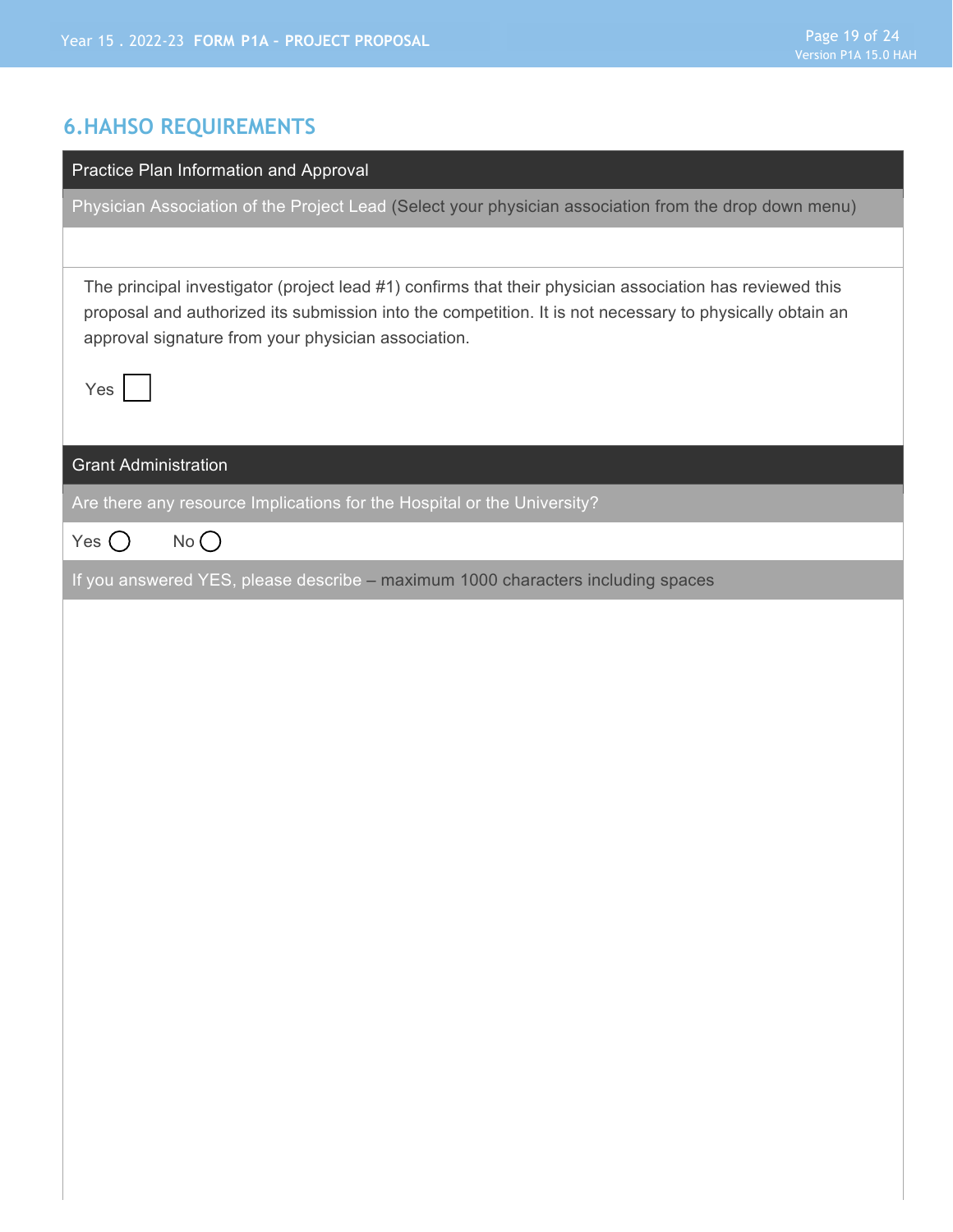| If successful, which research accounting department will administer the grant?                                          |
|-------------------------------------------------------------------------------------------------------------------------|
| <b>Hamilton Health Sciences</b>                                                                                         |
| <b>McMaster University</b>                                                                                              |
| St. Joseph's Healthcare Hamilton                                                                                        |
| Relevant approvals to be sought after notification of grant approval and funding HAHSO and IFPOC on<br>behalf of MOHLTC |
| <b>Human Ethics</b>                                                                                                     |
| <b>Animal Ethics</b>                                                                                                    |
| <b>Patient Consent</b>                                                                                                  |
| <b>Bio-Hazardous Materials</b>                                                                                          |
| <b>Health Physics</b>                                                                                                   |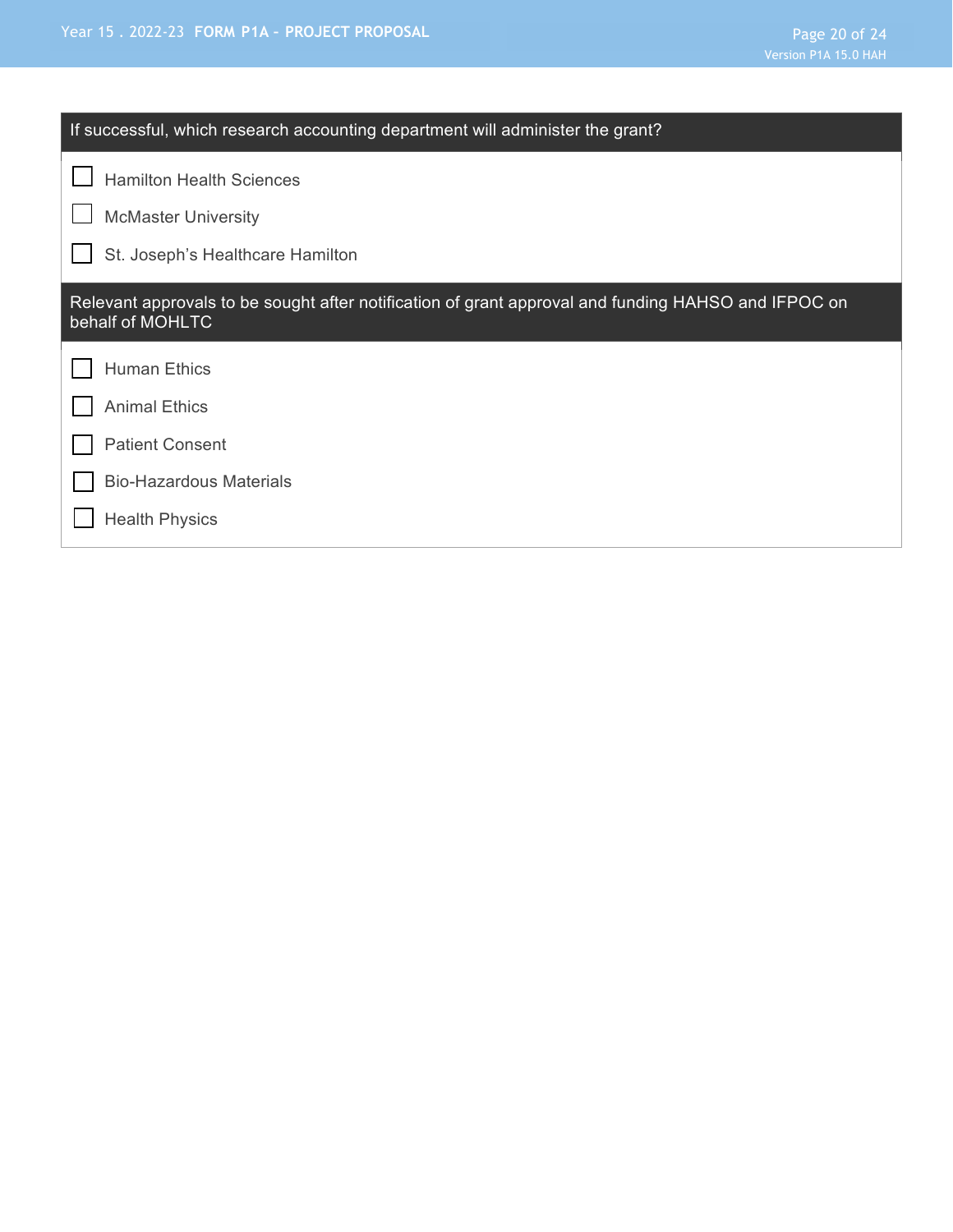**PROJECT LEADS: Please do not fill in this section - it is to be completed by your HAHSO Governance Organization after approval of application by HAHSO BOARD**

### **HAHSO BOARD**

| Funding Allocated by Year                                                                    |                                                           |
|----------------------------------------------------------------------------------------------|-----------------------------------------------------------|
| Year 1:                                                                                      | Year 2:                                                   |
| \$                                                                                           | $\, \, \raisebox{12pt}{$\scriptstyle \$}$                 |
| <b>INSTITUTIONAL SIGN-OFF</b>                                                                |                                                           |
| Hospitals:                                                                                   |                                                           |
| <b>Hamilton Health Sciences:</b><br>Executive VP (Academic), Chief Medical Executive, HHS    |                                                           |
| on<br><b>YES</b>                                                                             | has approved this project for Innovation Fund submission. |
| St. Joseph's Healthcare Hamilton:<br>Chief of Staff and VP, Academic & Medical Affairs, SJHH |                                                           |
| on<br><b>YES</b>                                                                             | has approved this project for Innovation Fund submission. |
| University:                                                                                  |                                                           |
| Faculty of Health Sciences, McMaster University:<br>Vice Dean, Research                      |                                                           |
| on<br>YES                                                                                    | has approved this project for Innovation Fund submission. |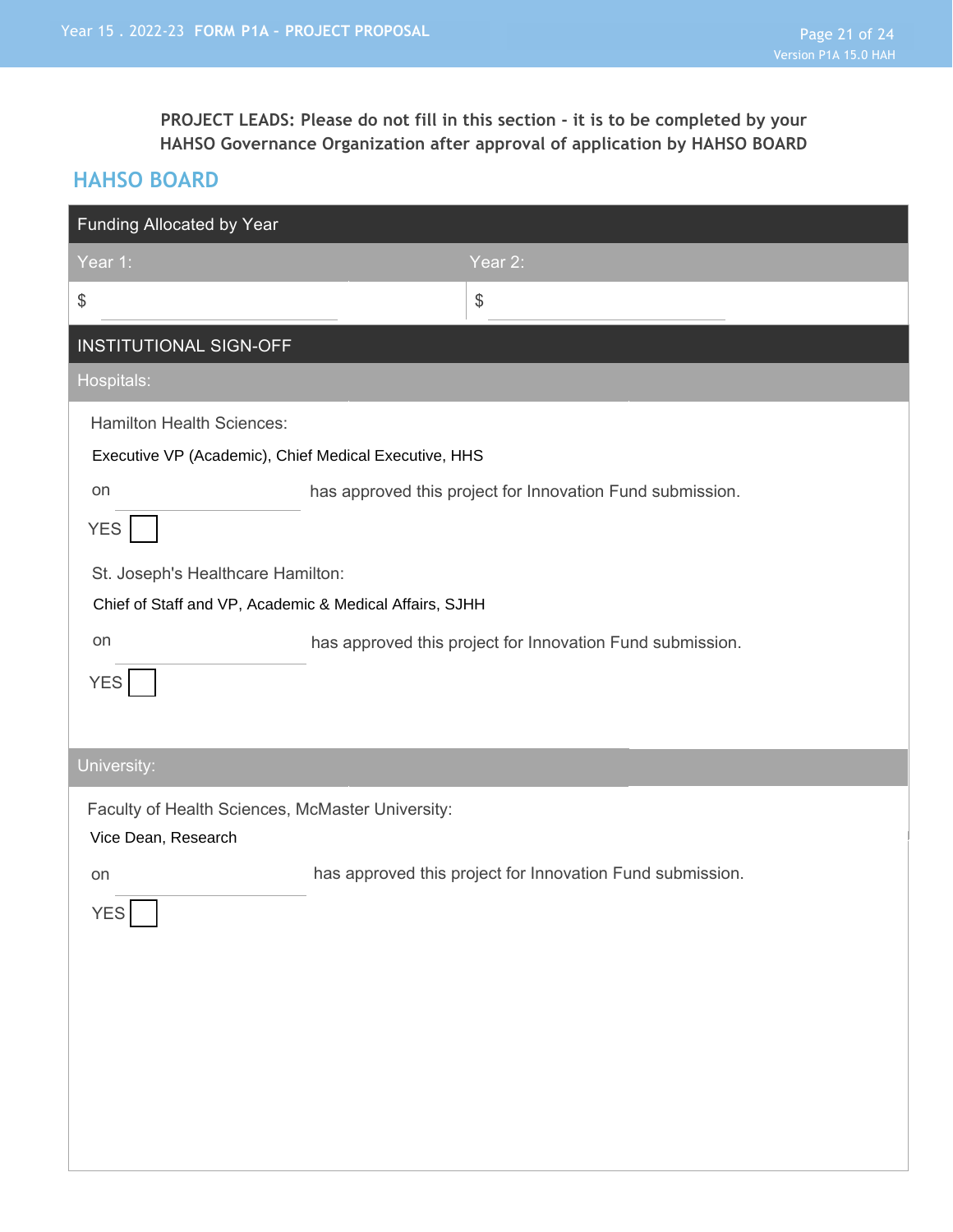### **PROJECT DATABASE KEYWORDS LIST**

|              | 1000: Project Focus                                  |
|--------------|------------------------------------------------------|
| 1101         | Aboriginal Health                                    |
| 1102         | Acquired Brain Injury                                |
| 1103         | Addictions                                           |
| 1104         | Advance Care Planning                                |
| 1105         | Adverse Drug Response                                |
| 1106         | <b>Adverse Event Detection</b>                       |
| 1107         | Aging/Geriatrics                                     |
| 1108         | Alzheimer's Disease                                  |
| 1109         | Anaesthesia                                          |
| 1110         | Anticoagulants/Thromboembolism                       |
| 1111         | <b>Anxiety Disorders</b>                             |
| 1112         | <b>Aortic Diseases</b>                               |
| 1113         | Arrhythmias                                          |
| 1114         | Arthritis                                            |
| 1115         | Asthma                                               |
| 1116         | <b>Bladder Cancer</b>                                |
| 1117         | <b>Breast Cancer</b>                                 |
| 1118         | Cardiac Arrest                                       |
| 1119         | Cardiomyopathy/Myocarditis                           |
| 1120         | Cardiovascular Diseases                              |
| 1121         | Cerebral Palsy                                       |
| 1122         | Child Health                                         |
| 1123         | Chronic disease                                      |
| 1124         | Chronic Myofascial Pain                              |
| 1125         | Chronic Obstructive Pulmonary                        |
|              | Disease                                              |
| 1126         | Chronic Post-Sternotomy Pain                         |
| 1127         | <b>Chronic Rhinosinusitis</b>                        |
| 1128         | Clinical Pharmacology &                              |
| 1129         | Therapeutics<br>Cognition                            |
| 1130         | <b>Colorectal Cancer</b>                             |
| 1131         | Community Health Care                                |
| 1132         | Complex Care                                         |
| 1133         | <b>Complex Continuing Care</b>                       |
| 1134         | Concussion                                           |
| 1135         | <b>Congenital Malformation</b>                       |
| 1136         | <b>Continuing Medical Education</b>                  |
| 1271         | COVID-19                                             |
| 1137         | Crisis Resource Management                           |
| 1138         | <b>Critical Care</b>                                 |
| 1139         | <b>Cystic Fibrosis</b>                               |
| 1140         | Dementia                                             |
| 1141         | Dermatology                                          |
| 1142         | <b>Diabetes</b>                                      |
| 1143         | Dialysis                                             |
| 1144         | <b>Diet Nutrition Exercise</b>                       |
| 1145         | Early Illness Intervention                           |
| 1146         | <b>Eating Disorders</b>                              |
| 1147         | Economics                                            |
| 1148         | <b>Education and Training</b>                        |
| 1149         | <b>Emergency Medicine</b>                            |
| 1150         | Endocrinology                                        |
| 1151         | Ethnicity                                            |
| 1152         | Fertility                                            |
| 1153         | Fetal Ultrasound                                     |
| 1154<br>1155 | Gastroenterology<br><b>General Internal Medicine</b> |
| 1156         | Genetics                                             |
|              |                                                      |

|                   | 2000: Project Methodology                               |
|-------------------|---------------------------------------------------------|
| 2101              | Basic Science experimentation                           |
| 2102              | Before-After Cohort Study                               |
| 2103              | Best Practices for Lay Education                        |
| 2104              | Case Study                                              |
| 2105              | <b>Clinical Decision Rules</b>                          |
| 2106              | <b>Clinical Practice Guideline</b>                      |
| 2107              | Clinical Psychopharmacology                             |
| 2108              | <b>Clinical Trial</b>                                   |
| $\frac{2109}{ }$  | Cohort Study                                            |
| 2110              | Crash Investigations                                    |
| 2111              | <b>Critical Appraisal</b>                               |
| 2112              | Cross-Sectional Study                                   |
| 2113              | Curriculum Development                                  |
| $\frac{1}{2}$ 114 | Delphi Survey                                           |
| 2115              | Descriptive Study                                       |
| 2116              | Diagnostics Evaluation                                  |
| 2117<br>2118      | <b>Emergent Design</b>                                  |
| 2119              | Epidemiology<br>Ergometrics                             |
| 2120              | <b>Ethics</b>                                           |
| 2121              | Evaluation                                              |
| 2122              | <b>Evidence-Based Medicine</b>                          |
| 2123              | Experiment                                              |
| 2124              | <b>Feasibility Study</b>                                |
| 2125              | fMRI                                                    |
| 2126              | Genetics/ Next-generation                               |
|                   | Sequencing                                              |
| 2127              | Guideline Development                                   |
| 2128              | <b>Health Care Delivery</b>                             |
| 2129              | <b>Health Economics</b>                                 |
| 2130              | <b>Health Literacy</b>                                  |
| 2131              | <b>Health Policy</b><br><b>Health Services Research</b> |
| 2132              | <b>Applied Methods</b>                                  |
| 2133              | Health Technology Assessment                            |
| 2134              | Hospital-community collaboration                        |
| 2135              | Human Factors                                           |
| 2136              | Information Technology                                  |
| $\frac{1}{2137}$  | <b>Instructional Design</b>                             |
| 2138              | Interprofessional Health Care                           |
| 2139              | Interprofessional Education and                         |
|                   | Training                                                |
| 2140<br>2141      | Interrupted Time Series Design                          |
| $\frac{2142}{2}$  | <b>Intervention Study</b><br>Key Stakeholder Meeting    |
| 2143              | Knowledge Assessment                                    |
| 2144              | Knowledge Translation                                   |
| 2145              | Laboratory Analysis                                     |
| 2146              | Longitudinal Study                                      |
| $\frac{1}{2147}$  | Management Sciences                                     |
| 2148              | <b>Medical Education &amp; Training</b>                 |
| 2149              | Meta Analysis                                           |
| 2150              | Mixed-methods                                           |
| 2151              | Molecular                                               |
|                   | diagnostics/prognostics                                 |
| 2152              | Narrative                                               |
| 2153              | <b>Needs Assessment</b>                                 |
| 2154<br>2155      | Observational Study                                     |
| 2156              | Outcomes Research<br>Participatory Action Research      |
|                   |                                                         |

|              | 3000: Project Projected Outcomes                           |  |
|--------------|------------------------------------------------------------|--|
| 3101         | Advocacy                                                   |  |
| 3102         | <b>Better Caregiver Health</b>                             |  |
| 3103         | Change Healthcare Worker<br><b>Behaviour</b>               |  |
| 3104         | Change Patient Behaviour                                   |  |
| 3105         | <b>Change Patient Care</b>                                 |  |
| 3106         | <b>Change Patient Provider</b><br>Relations                |  |
| 3107         | Change Physician Behaviour                                 |  |
| 3108         | <b>Change Physician-Nurse</b><br><b>Relations</b>          |  |
| 3109         | Change Physician-Specialist<br>Relations                   |  |
| 3110         | Change Screening/Diagnostic<br>Practice                    |  |
| 3111         | Change Team Behaviour                                      |  |
| 3112         | Chronic Disease Prevention and<br>Management               |  |
| 3113         | <b>Cost Savings</b>                                        |  |
| 3114         | Create a Novel Intervention for<br>Alzheimer's disease     |  |
| 3115         | <b>Create Guidelines and Best</b><br>Practices             |  |
| 3116         | Creating Culture of Innovation<br>Workplace Wellness       |  |
| 3117         | Creation of a Treatment Manual                             |  |
| 3118         | Decrease Drug Use                                          |  |
| 3119         | Decrease Work Absence/burden<br>of M illness               |  |
| 3120         | <b>Determine New Treatment</b><br>Paradigms                |  |
| 3121         | Develop Electronic Health<br>Records                       |  |
| 3122         | Develop Remote Acute Care                                  |  |
| 3123         | Develop Scalable Model of Care<br>for Spread               |  |
| 3124         | Develop Systems of Patient Flow                            |  |
| 3125         | Development of Toolkit                                     |  |
| 3126         | Empower Youth in their<br><b>Transition into Adulthood</b> |  |
| 3127         | Encourage Knowledge Transfer                               |  |
| 3128<br>3129 | Enhance Access to Care<br>Evidence-Based Therapy           |  |
| 3130         | <b>Expand Service capacity</b>                             |  |
| 3131         | Feasibility                                                |  |
| 3132         | Follow-up Large-Scale Studies                              |  |
| 3133         | Geriatric Mental Health<br>Networking                      |  |
| 3134         | Identify Genetic Variants,                                 |  |
|              | Repeats, Deletions, and Copy<br>Number Risk Variants to    |  |
|              | Anorexia Nervosa re Weight<br>Loss                         |  |
| 3135         | Implement Guidelines and Best<br>Practices                 |  |
| 3136         | Improve Advance Care Planning                              |  |
| 3137         | Improve Continuity of Care                                 |  |
| 3138         | Improve Hospital Ecosystem                                 |  |
| 3139         | Improve Interest in the Care of<br>Seniors                 |  |
| 3140         | Improve Medical Education                                  |  |
| 3141         | Improve Number of Providers in<br>the Care of the Elderly  |  |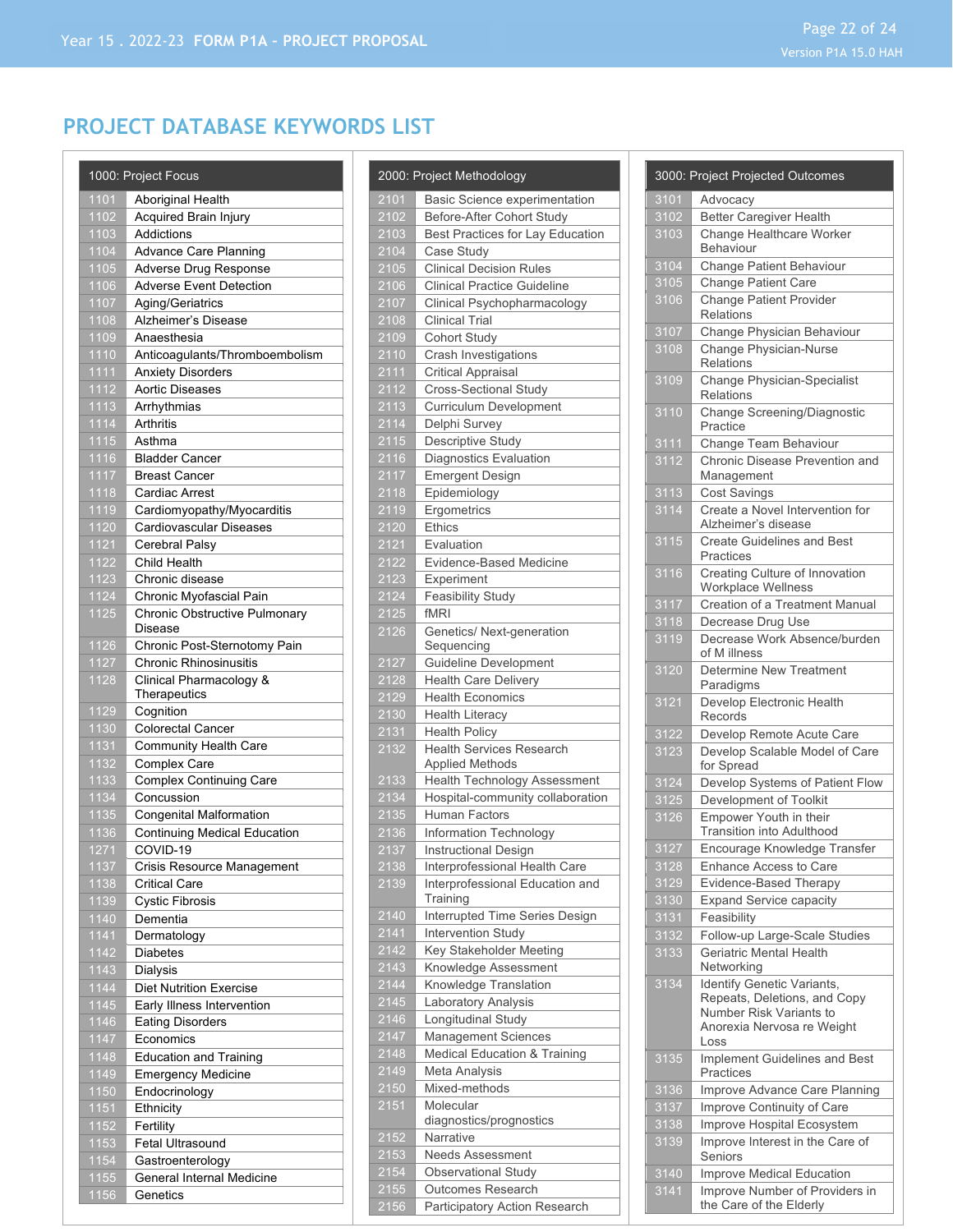| 1157         | GI and Oncology                               |
|--------------|-----------------------------------------------|
| 1158         | Global Health                                 |
| 1159         | Haematology                                   |
| 1160         | <b>Head and Neck</b>                          |
| 1161         | <b>Health Care Provider</b>                   |
| 1162         | <b>Health Informatics</b>                     |
| 1163         | Health Systems Research                       |
| 1164         | <b>Hearing Loss</b>                           |
| 1165         | <b>HIV/AIDS</b>                               |
| 1166         | Hypertension                                  |
| 1167         | Hypertonicity/Spasticity<br>Management        |
| 1168         | Imaging/Ultrasound                            |
| 1169         | Immunology                                    |
| 1170         | <b>Infection Control</b>                      |
| 1171         | <b>Infectious Diseases</b>                    |
| 1172         | Influenza                                     |
| 1173         | Information Technology                        |
| 1174         | <b>Injury Prevention</b>                      |
| 1175         | <b>Inpatient Medicine</b>                     |
| 1176         | Institution Integration                       |
| 1177         | <b>Internal Medicine</b>                      |
| 1178         | <b>Kidney Diseases</b>                        |
| 1179         | Laboratory Medicine                           |
| 1180         | Laparoscopic Surgery                          |
| 1181         | Leukemia/Lymphoma                             |
| 1182         | <b>Lipid Disorders</b>                        |
| 1183         | Liver Disease                                 |
| 1184         | Long Term Ventillation                        |
| 1185         | Long-term Care                                |
| 1186         | Male Health                                   |
| 1187         | Maternal Child Program                        |
| 1188         | <b>Medical Ethics</b>                         |
| 1189         | Medical Imaging                               |
| 1190         | <b>Mental Health</b>                          |
|              | Microbiology                                  |
| 1191         |                                               |
| 1192         | Migraine                                      |
| 1193         | Minimally Invasive Surgery                    |
| 1194         | Multiple Sclerosis                            |
| 1195         | Musculoskeletal health                        |
| <u> 1196</u> | Myocardial Infarction                         |
| 1197         | Neonatal Medicine                             |
| 1198         | Neurogenetics                                 |
| 1199         | Neurological Disease                          |
| 1200         | Neuromuscular Disease                         |
| 1201         | Neurosurgery                                  |
| 1202         | Newborn Screening                             |
| 1203<br>1204 | Nosocomial Infection<br>Nursing               |
| 1205         | Obesity                                       |
| 1206         | Obstetrics/Gynecology                         |
| 1207         | Occupational Disease                          |
| 1208         | Oncology                                      |
| 1209         | Opioid Management                             |
| 1210         | Opthalmology                                  |
| 1211         | Orthopaedic                                   |
| 1212         | Osteoporosis/Bone Disease                     |
| 1213         | Otolaryngology                                |
| 1214         | <b>Outpatients Services</b>                   |
| 1215         | Outreach                                      |
| 1216         | Pain and Palliative Care                      |
| 1217         | Parkinson's Disease                           |
| 1218<br>1219 | <b>Patient Education</b><br>Patient Engagment |

| 2157              | <b>Patient Education</b>                                                                    |  |
|-------------------|---------------------------------------------------------------------------------------------|--|
| 2158              | Patient Workshops                                                                           |  |
| 2159              | Pilot Study                                                                                 |  |
| 2160              | Pre and Post Implementation<br>Study                                                        |  |
| 2161              | Prognostic Test Evaluation                                                                  |  |
| 2162              | Proof-of-principle Study                                                                    |  |
| 2163              | Prospective Double Cohort                                                                   |  |
| 2164              | Prospective Observational Study                                                             |  |
| 2165              | Prospective Randomized<br><b>Controlled Trial</b>                                           |  |
| 2166              | Psychology                                                                                  |  |
| 2167              | Psychometrics                                                                               |  |
| 2168              | <b>Public Education</b>                                                                     |  |
| 2169              | <b>Public Health</b>                                                                        |  |
| 2170              | <b>Qualitative Research</b>                                                                 |  |
| 2171              | Quality and Safety                                                                          |  |
| 2172              | Quasi-experimental Single-<br>subject AB Research Design<br><b>Across Multiple Subjects</b> |  |
| 2173              | Questionnaire                                                                               |  |
| 2174              | Randomized Control Trial                                                                    |  |
| 2175              | Randomized, Placebo-controlled<br>Trial                                                     |  |
| 2176              | Registry/Database                                                                           |  |
| $\frac{1}{2}$ 177 | Rehabilitation                                                                              |  |
| 2178              | Retrospective Cohort                                                                        |  |
| 2179              | Scoping Review                                                                              |  |
| 2180              | Self-Assessment                                                                             |  |
| 2181              | Service Access Enhancement                                                                  |  |
| 2182              | Shared Care and Best Practice                                                               |  |
| 2183              | Simulation                                                                                  |  |
| 2184              | Single Arm Study                                                                            |  |
| 2185              | Sociology                                                                                   |  |
| 2186              | Statistics, Biometrics and<br>Econometrics                                                  |  |
| 2187              | <b>Surgical Simulation</b>                                                                  |  |
| 2188              | Surveys                                                                                     |  |
| 2189              | <b>Systematic Review</b>                                                                    |  |
| 2190              | Systematic Review of the<br>Literature                                                      |  |
| 2191              | Systems Development                                                                         |  |
| 2192              | <b>Tool Development</b>                                                                     |  |
| 2193              | Transdiagnostic Intervention                                                                |  |
| $\frac{1}{2194}$  | Transformative Pathology                                                                    |  |
| 2195              | <b>Translational Research Trials</b>                                                        |  |
| 2196              | Trials                                                                                      |  |
| 2197              | <b>Usability Study</b>                                                                      |  |
| 2198              | Video Creation                                                                              |  |
| $\frac{1}{2}$ 199 | Web-based Tool                                                                              |  |
|                   |                                                                                             |  |

| 3142         | Improve Occupational Safety                                         |
|--------------|---------------------------------------------------------------------|
| $3143$       | <b>Improve Patient Outcomes</b>                                     |
| 3144         | Improve Patient Safety                                              |
| 3145         | Improve Patient Satisfaction                                        |
| 3146         | Improve Patient-Physician<br><b>Relations</b>                       |
| 3147         | Improve Patient's Quality of<br>Decision Making                     |
| 3148         | Improve Physician Abilities                                         |
| 3149         | Improve Quality of Care                                             |
| 3150         | Improve Quality of Life                                             |
| 3151         | Improve Resource Allocation                                         |
| 3152         | Improve Training and Training<br>Programs                           |
| 3153         | Improve Value for Money                                             |
| 3154         | Improved Knowledge and Skill<br>Retention                           |
| 3155         | Improved Pain Management                                            |
| 3156         | Improved Patient Engagement                                         |
| 3157         | Improvement in Return to Work                                       |
| 3158         | Increase Access and Service for<br><b>Ethnic Minorities</b>         |
| 3159         | <b>Increase Clinical Trial Accrual</b>                              |
| 3160         | Increase Remote Access to Care                                      |
| 3161         | Increase Work in Aboriginal<br>Health                               |
| 3162         | Inform Basic Science                                                |
| 3163         | Inform the Design of                                                |
|              | Randomized Controlled Trials                                        |
| 3164         | <b>Information Technology</b>                                       |
| 3165         | <b>Injury Prevention Education</b>                                  |
| 3166         | Knowledge Translation                                               |
| 3167         | Leverage Resource                                                   |
| 3168         | <b>Medical Testing</b>                                              |
| 3169         | <b>Medical Treatment</b>                                            |
| 3170         | Multimorbidity                                                      |
| 3171         | Novel Therapeutic Development                                       |
| 3172         | Objective Evidence of Surgical                                      |
|              | Competence                                                          |
| 3173         | Offer Better Detection Rate                                         |
| 3174         | <b>Patient Education</b>                                            |
| 3175         | <b>Personalized Treatment</b>                                       |
| 3176         | Pilot for a Large Future RCT                                        |
| 3177         | <b>Primary Prevention</b>                                           |
| 3178         | Promote Collaboration                                               |
| 3179         | Promote Efficient Delivery of<br><b>Health Care Resources</b>       |
| 3180         | Promote Greater Professionalism<br>in r/s btw physicians and others |
| 3181         | Proof of Principle to Facilitate<br>Larger Phase 3 Studies          |
| 3182         | <b>Public Education</b>                                             |
| 3183         | Quality of Recovery                                                 |
| 3184         | Reduce Decisional Conflict with<br><b>Complex Medical Decision-</b> |
|              | Making                                                              |
| 3185         | Reduce Side Effects                                                 |
| 3186         | Reduce Work-Related Surgery                                         |
| 3187         | Response to Patient Concerns                                        |
| 3188         | <b>Revolutionize Medical</b>                                        |
|              | Documentation by introducing                                        |
|              | "Document Driven Processing"                                        |
| 3189         |                                                                     |
|              | <b>Short Term Clinical Outcomes</b>                                 |
|              | Standardization of Practice                                         |
| 3190<br>3191 | <b>Support Patient Self-Care</b>                                    |